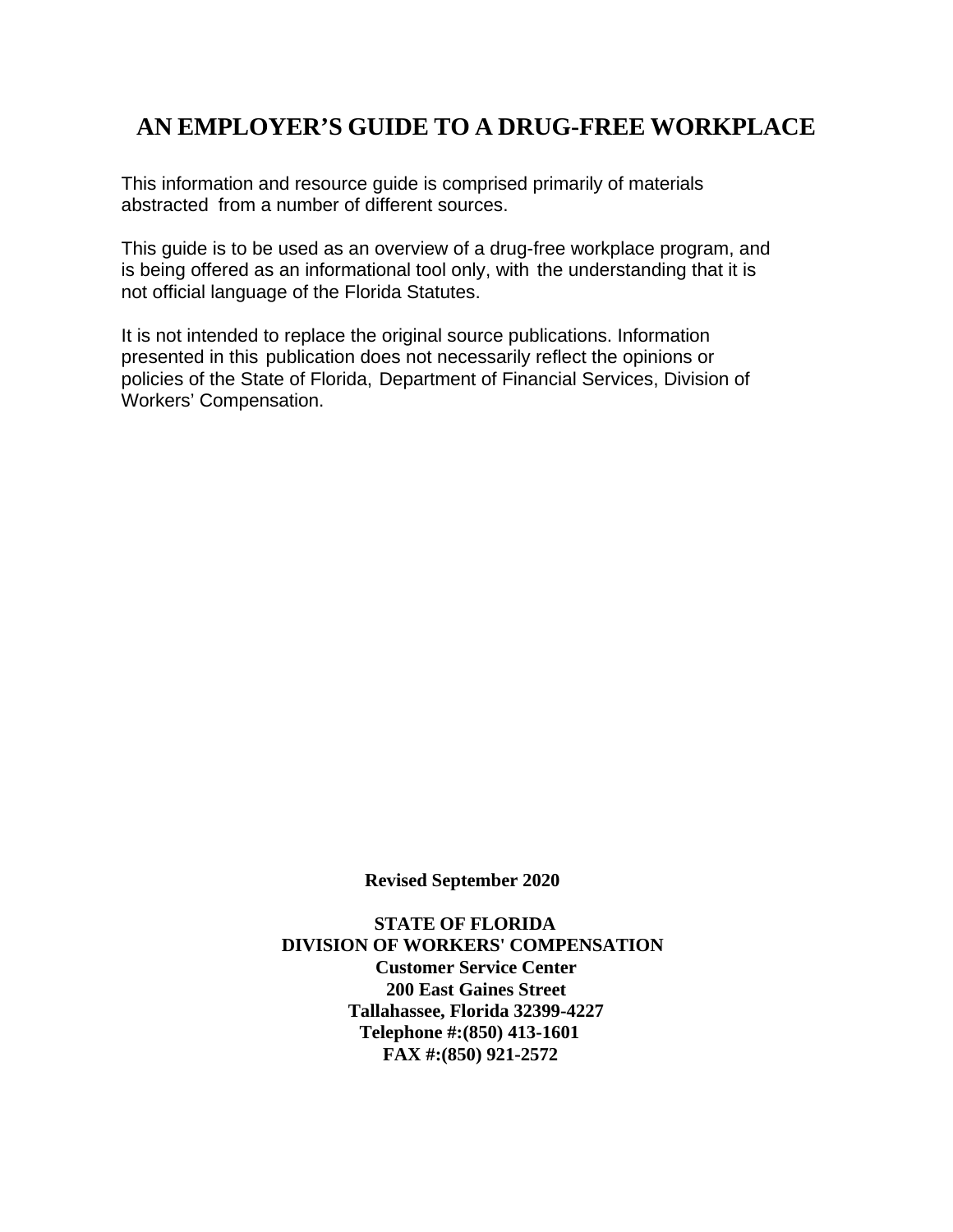## **TABLE OF CONTENTS**

| I.   | <b>Introduction</b>                                                                                    | 3                       |
|------|--------------------------------------------------------------------------------------------------------|-------------------------|
| П.   | The Benefits of Going Drug-Free                                                                        | $\overline{\mathbf{4}}$ |
|      | III. How to Become a State of Florida, Workers' Compensation Drug-Free<br><b>Workplace</b>             | 7                       |
|      | A. Plan and Develop A Clear And Comprehensive Drug-Free<br><b>Workplace Policy</b>                     | 7                       |
|      | <b>B. Once You Have Planned Your Program, How Do</b><br><b>You Implement It?</b>                       | 10                      |
| IV.  | <b>Drug Testing Standards</b>                                                                          | 13                      |
| a.   | <b>Employer's Rights and Responsibilities</b>                                                          | 13                      |
|      | b. Employee's Rights and Responsibilities                                                              | 14                      |
|      | c. Education Method                                                                                    | 15                      |
| V.   | <b>Most Commonly Asked Questions and Answers</b>                                                       | <b>16</b>               |
| VI.  | <b>Terms</b>                                                                                           | 18                      |
| VII. | <b>Important Phone Numbers</b>                                                                         | 21                      |
|      | <b>Example: Substance Abuse Policy Statement</b>                                                       | 23                      |
|      | <b>Example: Sample Letter to Employees to Accompany the Substance Abuse Policy</b><br><b>Statement</b> | 24                      |
|      | <b>Example: Pre-Employment Drug Testing Consent and Release Form</b>                                   | 25                      |
|      | <b>Example: Active Employee Certificate of Agreement</b>                                               | 26                      |
|      | <b>Appendix 1: Application Form 09-1</b>                                                               | 27                      |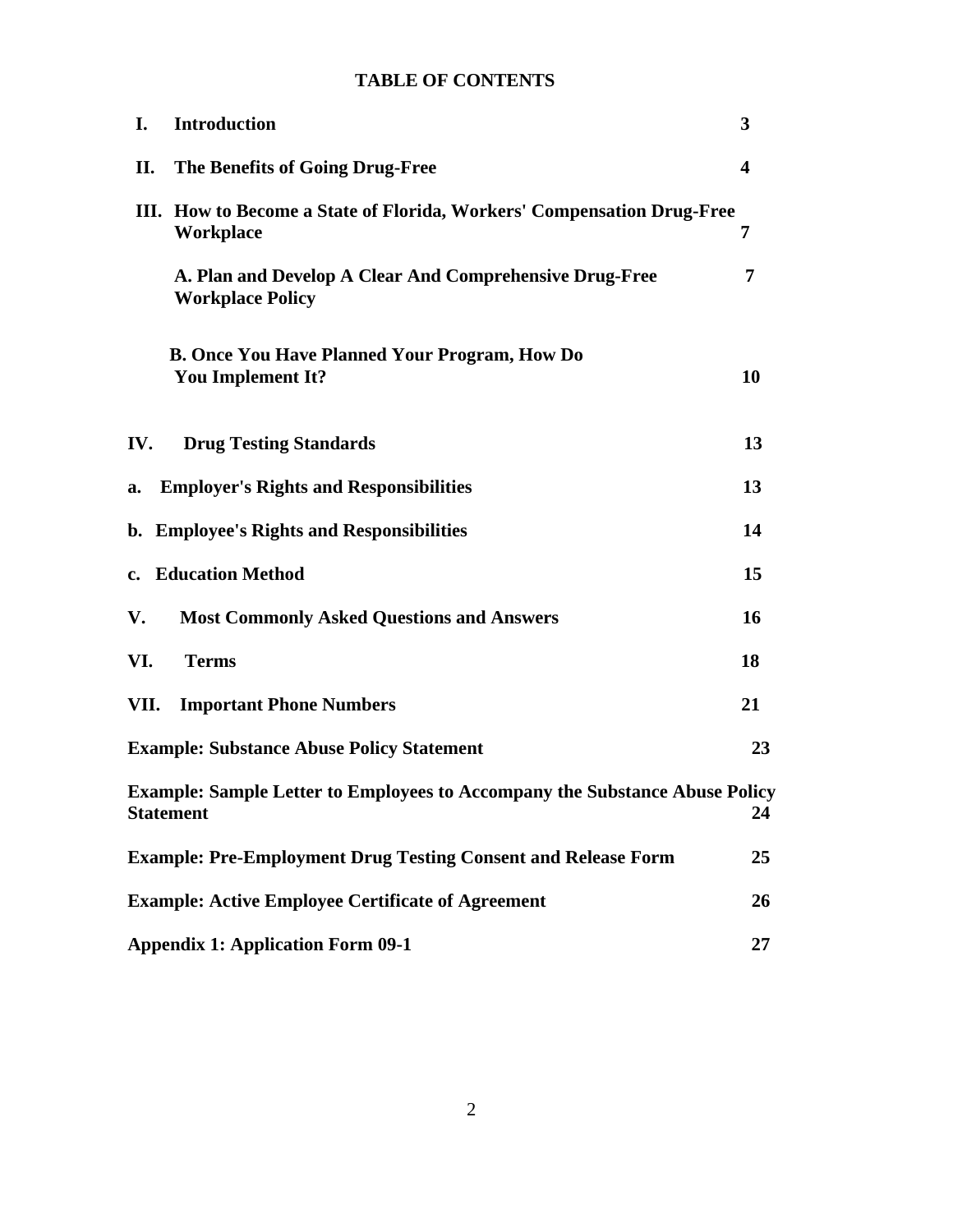#### **I. INTRODUCTION**

In 1990, legislation was enacted that created the Florida Drug-Free Workplace Program. The intent was to "promote drug-free workplaces in Florida, in order that employers (would) be afforded the opportunity to maximize their levels of productivity, enhance their competitive positions in the marketplace, and reach their desired levels of success without experiencing the costs, delays, and tragedies associated with work-related accidents resulting from drug abuse by employees."

This legislation provides standardized criteria for employers and the worker's rights by ensuring consistent, accurate and reliable test results. The success of a drug-free workplace program largely depends upon the commitment of management and labor to actively contribute to and support the implementation of the program. By using the guidelines set forth in the Workers' Compensation Law, the workplace will be a safer place. Safer workplaces may mean fewer accidents, and fewer accidents mean lower workers' compensation costs for the employer.

For questions, comments, or suggestions concerning the contents of this brochure, you may contact the Division of Workers' Compensation, Customer Service Center at (850) 413-1601 or (850) 921-6966.

Incentives for Employers to Implement a Drug-Free Workplace Program may include:

- Ensuring a safer workplace
- A happier, healthier workforce
- A workplace in which all employees are drug-free
- A premium credit applied to an employer's workers' compensation premium
- Premium dollars are spent providing workers' compensation benefits to workers for bonafide workers' compensation accidents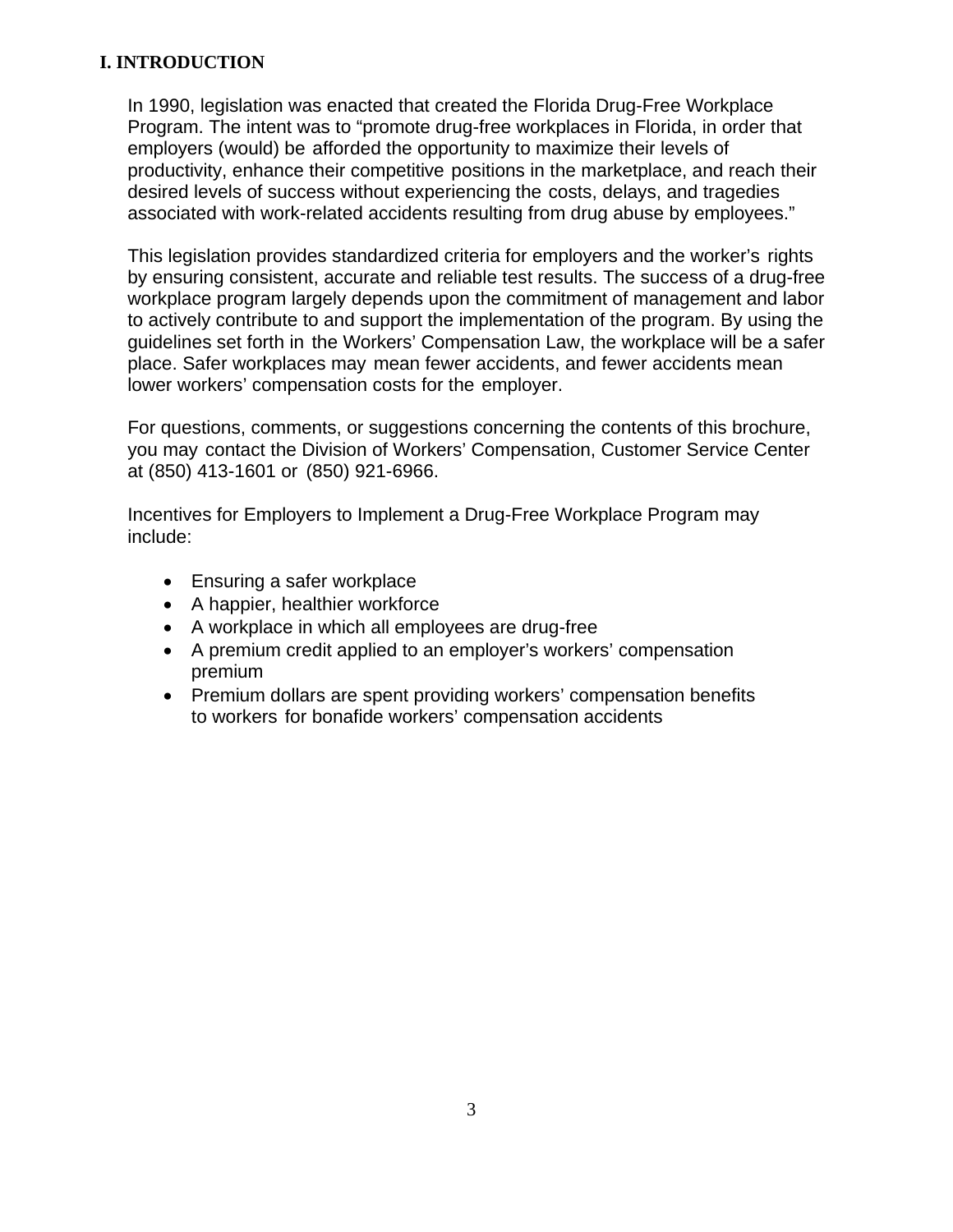### **II. THE BENEFITS OF GOING DRUG-FREE**

## *If you are in business, it's time you know the facts....*

The available data continue to indicate that substance abuse has a significant impact in the workplace, with costs estimated at over \$100 billion annually. Data show that:

- Seventy-one percent of illegal drug users are employed.
- Alcoholism causes 500 million lost workdays each year.
- Drug and alcohol-related problems are one of the four top reasons for the rise in workplace violence.
- Of those who called the cocaine helpline, 75 percent reported using drugs on the job, 64 percent admitted drugs adversely affected their job performance, 44 percent sold drugs to other employees, and 18 percent had stolen from co-workers to support their drug habit.
- A study conducted by the Institute for Health Policy, Brandeis University, found substance abuse to be the number one health problem in the country, resulting in more deaths, illnesses, and disabilities than any other preventable health condition.

While we do not yet have comprehensive data on the specific impact of workplace substance abuse, the data and studies available are compelling. For example:

- Drug-using employees at GM average 40 days sick leave each year compared to 4.5 days for non-users
- Employees testing positive on pre-employment drug tests at Utah Power & Light were 5 times more likely to be involved in a workplace accident than those who tested negative
- The State of Wisconsin estimates that expenses and losses related to substance abuse average 25 percent of the salary of each worker affected

Despite recent news reports about the increased use of drugs, we continue to be encouraged that workplace substance abuse is a problem for which a solution exists. When the issue is addressed by establishing comprehensive programs, it is a "winwin" situation for both employers and employees.

The following examples are illustrative.

• A study of the economic impact of substance abuse treatment in Ohio found significant improvements in job-related performance: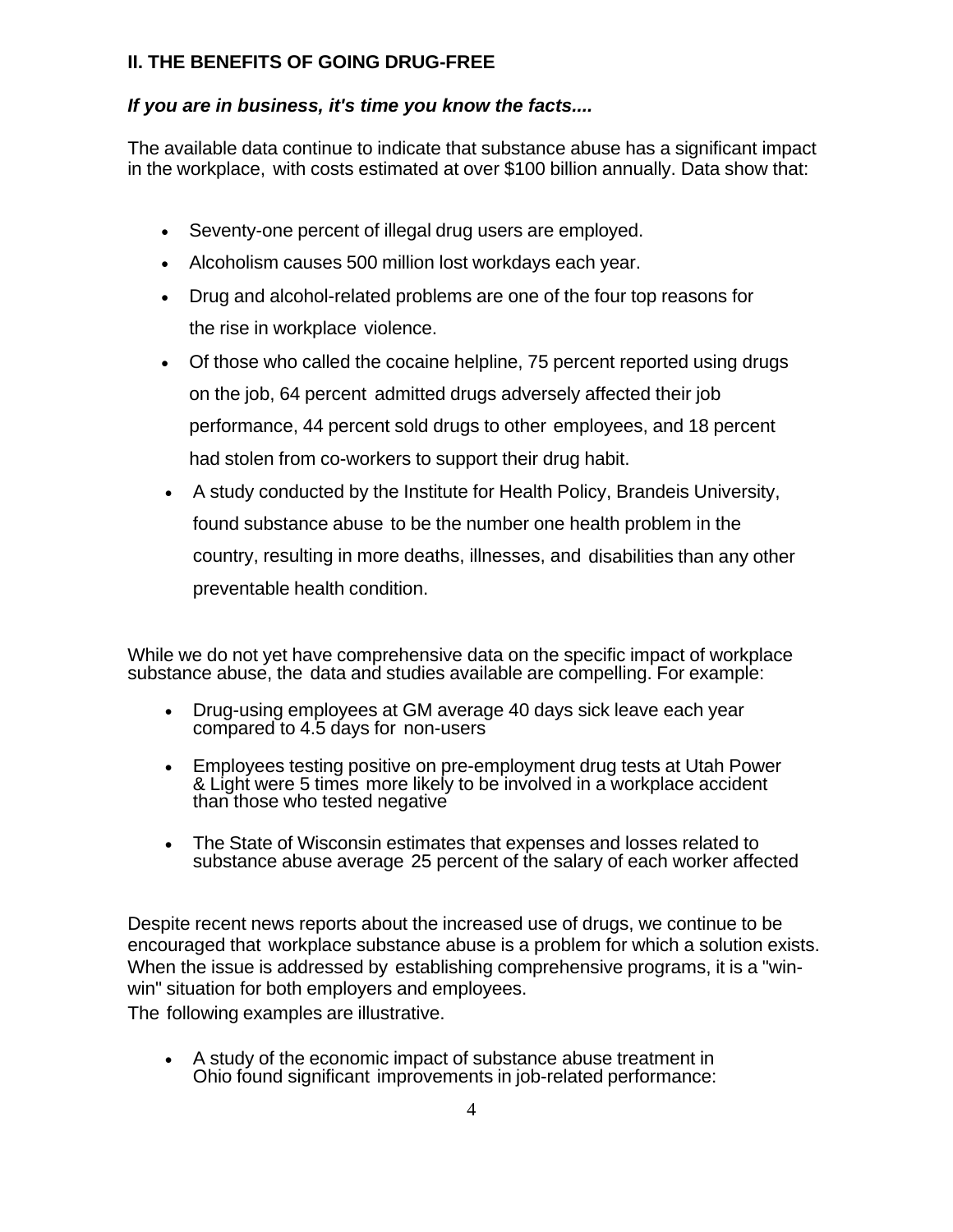- a 91 percent decrease in absenteeism
- an 88 percent decrease in problems with supervisors
- a 93 percent decrease in mistakes in work; and a 97 percent decrease in on-the-job injuries
- At Southern Pacific railroad, injuries dropped 71 percent
- An electric supply company with 150 employees experienced a 39 percent decrease in absenteeism and a 36 percent increase in productivity
- A construction company with 60 employees reduced workers' compensation claims by \$50,000
- A manufacturer with 560 employees experienced a 30-35 percent decrease of accidents.

Statistics such as these suggest not just that workplace substance abuse is an issue that all employers need to address but also that it is an issue for which there is an answer.

Taking steps to identify those with substance abuse problems and offer a helping hand will not only improve worker safety and health but also increase workplace productivity and competitiveness.

#### U.S. Department of Labor

No one wants to believe that a friend or a co-worker has a substance abuse problem. Subtle changes in behavior may not be recorded because no one knows how or wants to confront the problem. If there is a problem, ignoring it will not make it go away. Substance abuse problems do not get better if left alone, they only get worse. When these behaviors are ignored, workers who have a substance abuse problem continue to be a risk to themselves and their coworkers.

By taking steps to eliminate drugs in your workplace, you will have a safer work environment, a more productive workforce, reduced workdays lost because of work accidents, and possibly lower workers' compensation costs and premiums.

#### **IMPLEMENTING A WORKERS' COMPENSATION DRUG-FREE WORKPLACE PROGRAM CAN SAVE YOU \$\$\$\$\$**

An employer that implements a Drug-Free Workplace Program and becomes a carrier certified drug-free workplace may be protected (in most cases) from workplace accidents that are a result of employees working under the influence of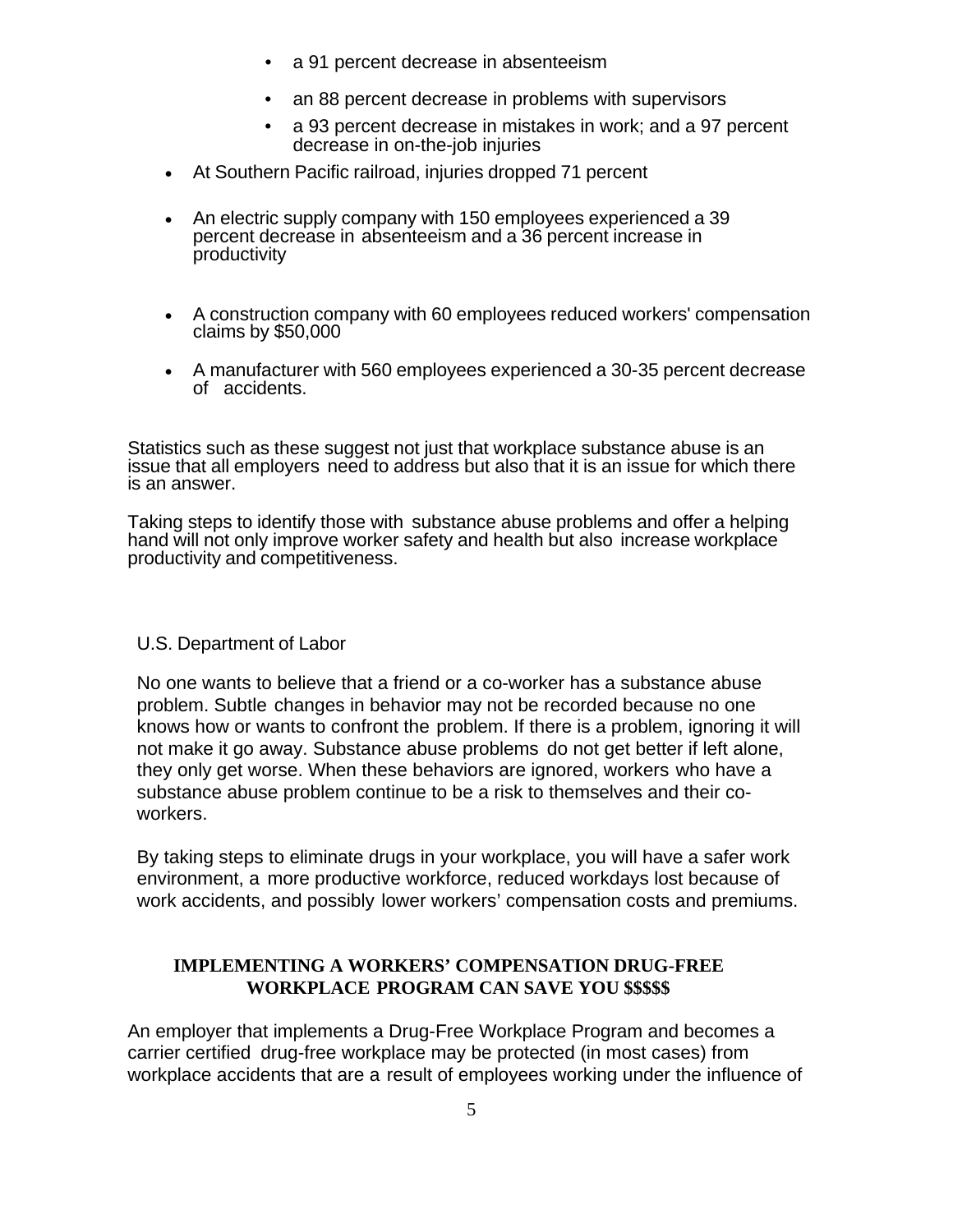drugs or alcohol. Studies have shown a well-planned program to reduce substance abuse can increase productivity, reduce accidents, and decrease costs due to insurance claims. An employer implementing this program will also receive additional benefits:

- All employees will become more aware of the importance of safety in the workplace and will benefit from a safer work environment.
- When an employee incurs a work-related injury, and refuses to take a drug test when requested, the injured employee may forfeit eligibility for workers' compensation benefits regardless of the cause of the accident.
- An employee who loses a job or is denied employment as a result of a positive drug/alcohol test, may not qualify for unemployment compensation benefits. In that case, the contributory employer could be relieved of charges in connection with the unemployment claim.
- If drugs are found in the employee's system at or above threshold levels, the injured employee may not be entitled to workers' compensation benefits (Note: Case law may affect the injured employee's eligibility to benefits). This benefit is provided to employers who are carrier certified and in compliance with the program. If the employer is not carrier certified as a drug-free workplace, and the injured employee is able to show that the cause of the accident was not related to the presence of drugs in his/her system (i.e., if a heavy piece of equipment falls on the worker through no fault of his or her own), he or she may still be entitled to benefits.
- If you implement a drug-free workplace program and become carrier certified, you are eligible for a 5 percent credit to your workers' compensation insurance premium.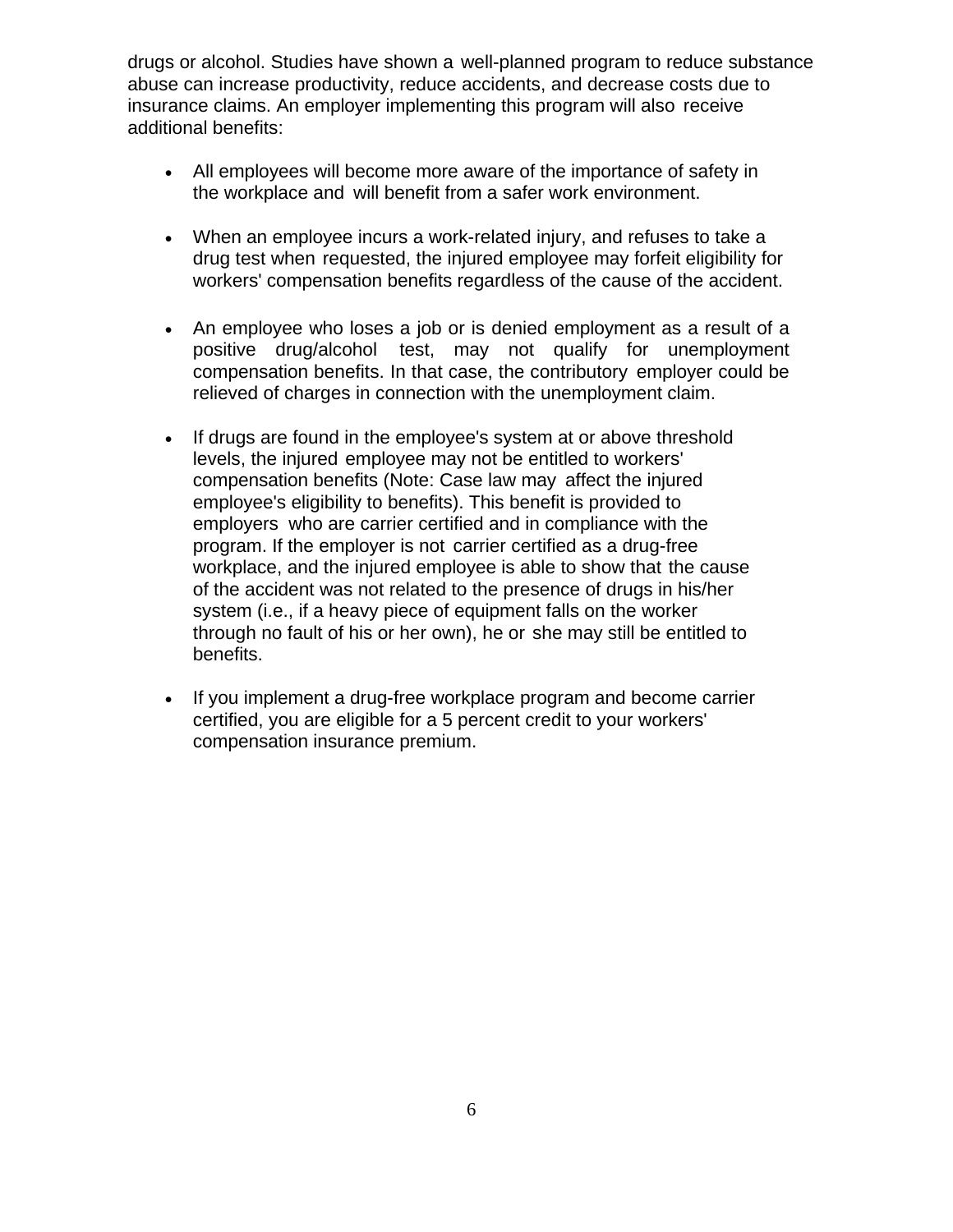#### **III. HOW TO BECOME A STATE OF FLORIDA, WORKERS' COMPENSATION DRUG-FREE WORKPLACE**

#### **A. Plan And Develop A Clear And Comprehensive Drug-Free Workplace Policy**

The first step in becoming a carrier certified workers' compensation drug-free workplace will be to plan, organize and develop your drug-free workplace policy. One time only, prior to any testing, this policy must be provided to all employees and job applicants. There are certain components which must be contained in the written drug-free workplace policy in order to qualify for and be in compliance with the Carrier Certified Workers' Compensation Drug-Free Workplace Program. These are:

#### **1. A General Statement of the Employer's Policy on Employee Drug Use, which must identify the following:**

- Employer prohibition of drug use
- Types of tests required (see table titled "Drug Tests")
- Actions an employer may take as a result of a positive test result
- **2. The Florida Law which gives the Employer the Authority to Require Drug Testing. That Law is found in Section 440.102, of the Florida Statutes (a copy of Section 440.102 can be provided by calling the Customer Services Center at (850) 413-1601)**

#### **3. Drug Testing Procedures**

- An employer must use a laboratory that is licensed by the Florida Agency for Health Care Administration or certified by the U.S. Department of Health and Human Services. The name and address of the testing laboratory the employer will be using must also be stated in the policy (A current listing of the certified laboratories authorized by the Agency for Health Care Administration can be obtained by calling the Agency for Health Care Administration at (850) 487-3109 or the WC Customer Service Center at (850) 413-1601).
- An employer is required to use a certified medical review officer (MRO) (include name and address, telephone number in your policy). The MRO will be responsible for:
	- **a.** Interpreting the drug test results,
	- **b.** Contacting the employee if the drug test is positive.
	- **c.** The MRO is required to contact the donor who has a confirmed positive test result before reporting the results of the test to the employer.
- If the donor has a plausible explanation for the test result showing positive (i.e., legal use of prescription or nonprescription medication), as determined by the MRO, the MRO will report the test result as negative to the employer.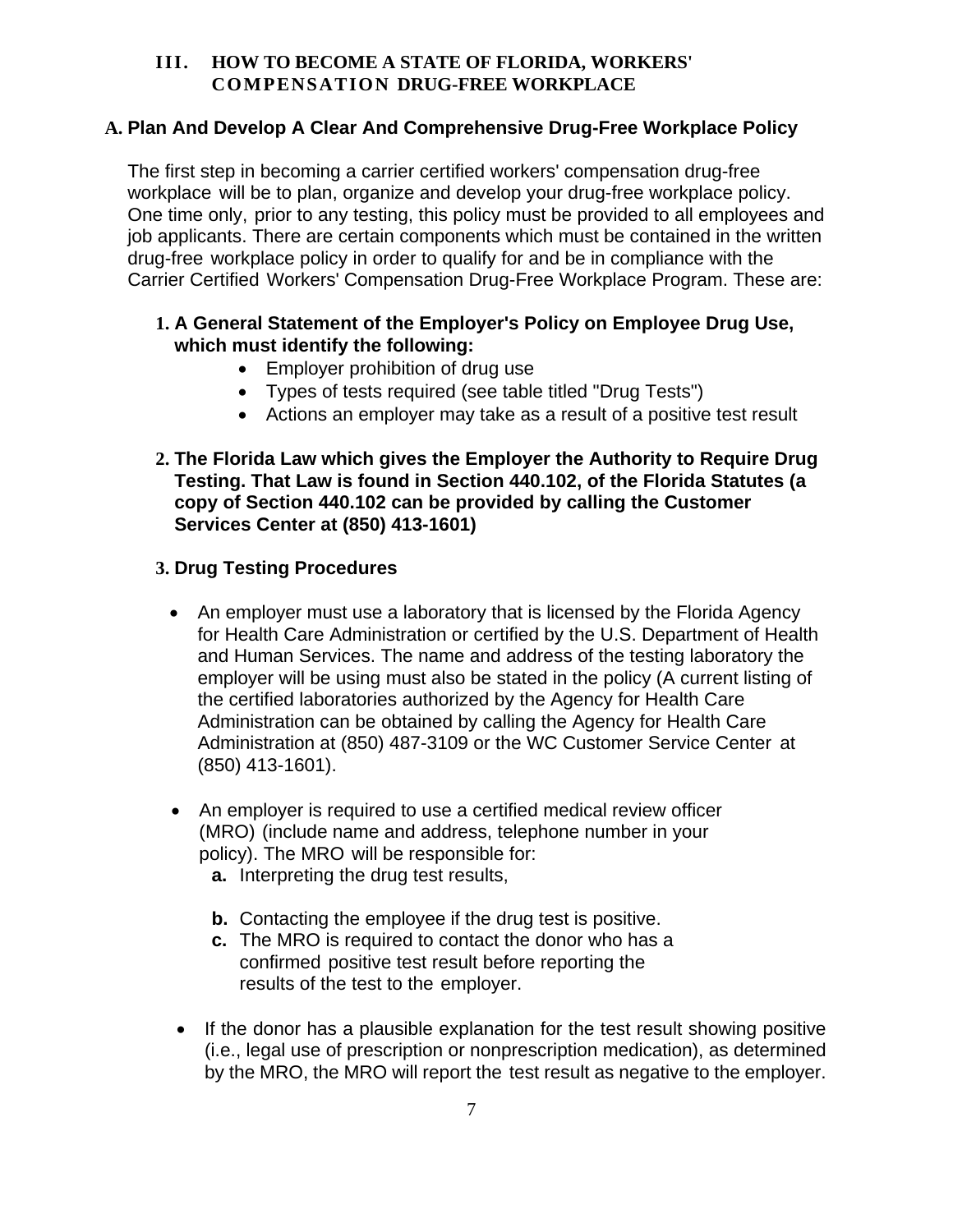- The MRO cannot be an employee of the testing laboratory.
- Initial testing cannot begin until 60 days' notice has been provided of the effective date of the program, unless the employer had some type of testing program in place prior to 07/01/90; then no notice period is required. The date of initial testing should also be included in the policy. This gives employees a chance to come to the employer and request assistance. The 60-day notice does not apply to job applicants.
- The employer must include notice to job applicants on vacancy announcements for those positions for which drug testing is required. A notice of the employer's drug-testing policy must be posted in plain view on the employer's premises, and copies of the policy must be made available for the employees or job applicants during regular business hours in the employer's personnel office, or other suitable location.

### **4. Confidentiality**

- All information, interviews, reports, statements, memoranda, and drug test results received by the employer through a drug-testing program are to be considered confidential information.
- An assurance must be provided regarding the confidentiality of test results, as well as information about prescription drugs provided by the employee or job applicant. This statement need only say that all information produced as a result of testing remain confidential unless the employee authorizes the release by written consent. The only exceptions to this are:
	- a) when such a release is compelled by a hearing officer or a court of competent jurisdiction
	- b) for determining qualification for unemployment compensation benefits.
- The written consent form must contain the following information:
	- a) The name of the person who is authorized to obtain the information
	- b) The purpose of releasing the information,
	- c) The duration of the consent (the length of time the release will be needed; complete start and end dates)
	- d) The signature of the person authorizing release of the information.
- Procedures for employees and job applicants to confidentially report to the MRO the use of prescription or nonprescription medications both **before and**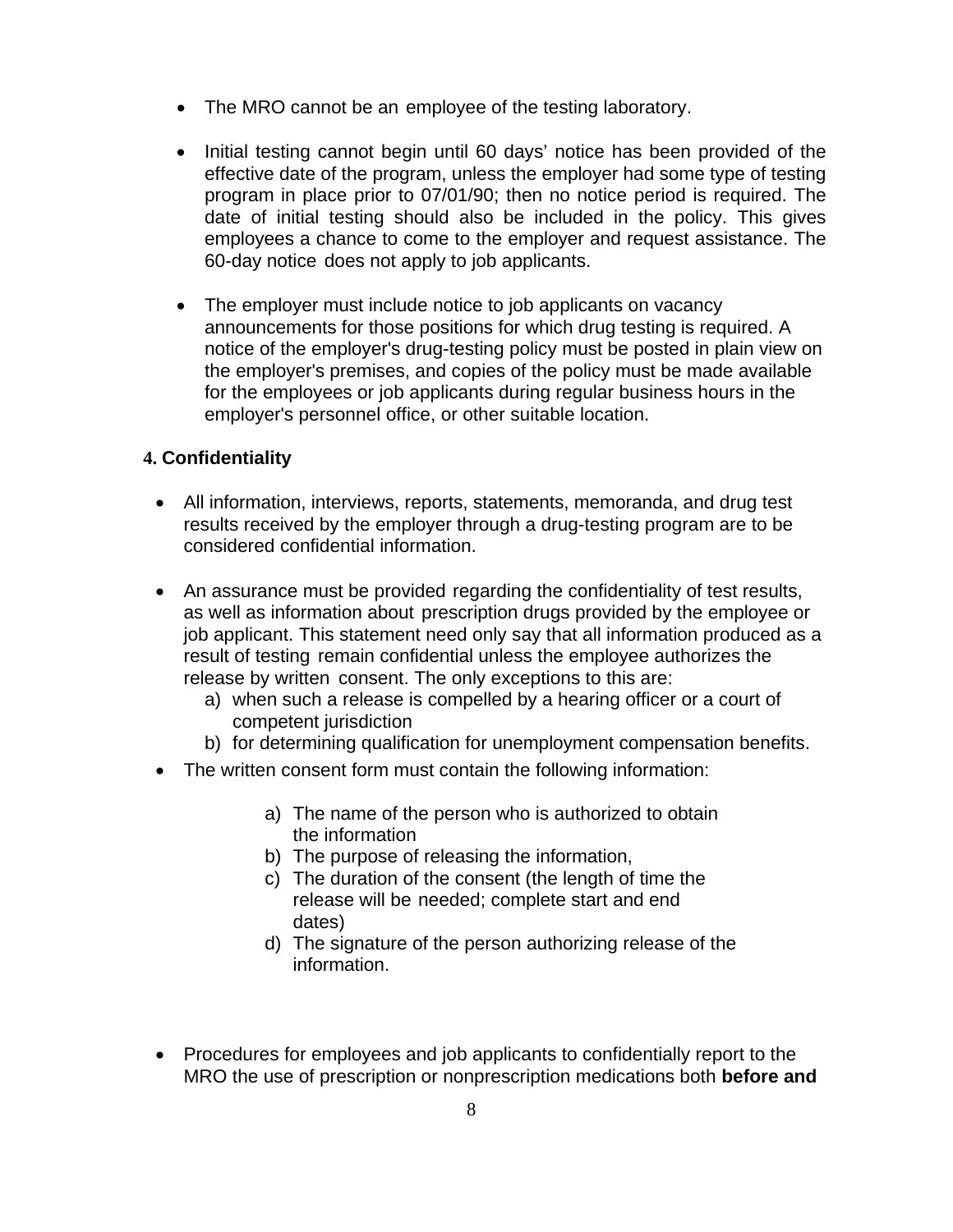**after** being tested. You may instruct your MRO to contact each donor prior to testing to ensure that he or she has all of the information necessary to adequately and effectively analyze the test results. This information may not be used or received in evidence, obtained in discovery, or disclosed in any public or private proceedings, except as provided in the law.

• Information on drug testing shall not be released or used in any criminal proceeding(s) against the employee or job applicant. The employer, agent of the employer, or laboratory may have access to employee drug testing information when consulting with legal counsel in connection with actions relating to defense of a civil action.

#### **5. A List of Over-The-Counter Medications Which May Alter or Affect Drug Test Results**

• A list of the most common medications, by brand name or common name, as well as by chemical name, which may alter or affect a drug test must be provided to each donor prior to testing. This will allow the donor to provide necessary information to the MRO to properly analyze the test results. A list of such medications, as developed by the Agency for Health Care Administration, is available by contacting the Agency for Health Care Administration at (850) 487-3109, or the WC Customer Service Center at (850) 413-1601.

#### **6. Consequences and Sanctions of Refusing to Submit to Drug Testing**

• Consequences and sanctions for an employee who refuses to submit to a drug test must be described in your policy. If an employee or job applicant refuses to submit to a drug test, the employer may discharge or discipline the employee or refuse to hire the job applicant. Sanctions imposed as a result of refusing to submit to testing, should, however, be consistent with the sanctions imposed on employees or job applicants who have tested positive for drugs or alcohol. Keep in mind, sanctions must be applied consistently to all employees. **All employees must be treated equally.**  Firm and consistent application of sanctions stated in your policy is essential for a successful program.

#### **7. A Listing of Employee Assistance Programs in your Local Area, with Addresses and Telephone Numbers**

• A list of names, addresses, and telephone numbers of employee assistance programs and local drug rehabilitation programs may be found in your local telephone directory, or provided by the county health service, or local Chamber of Commerce. If you need assistance in making your list, contact the Workers' Compensation Customer Service Center at (850) 413- 1601.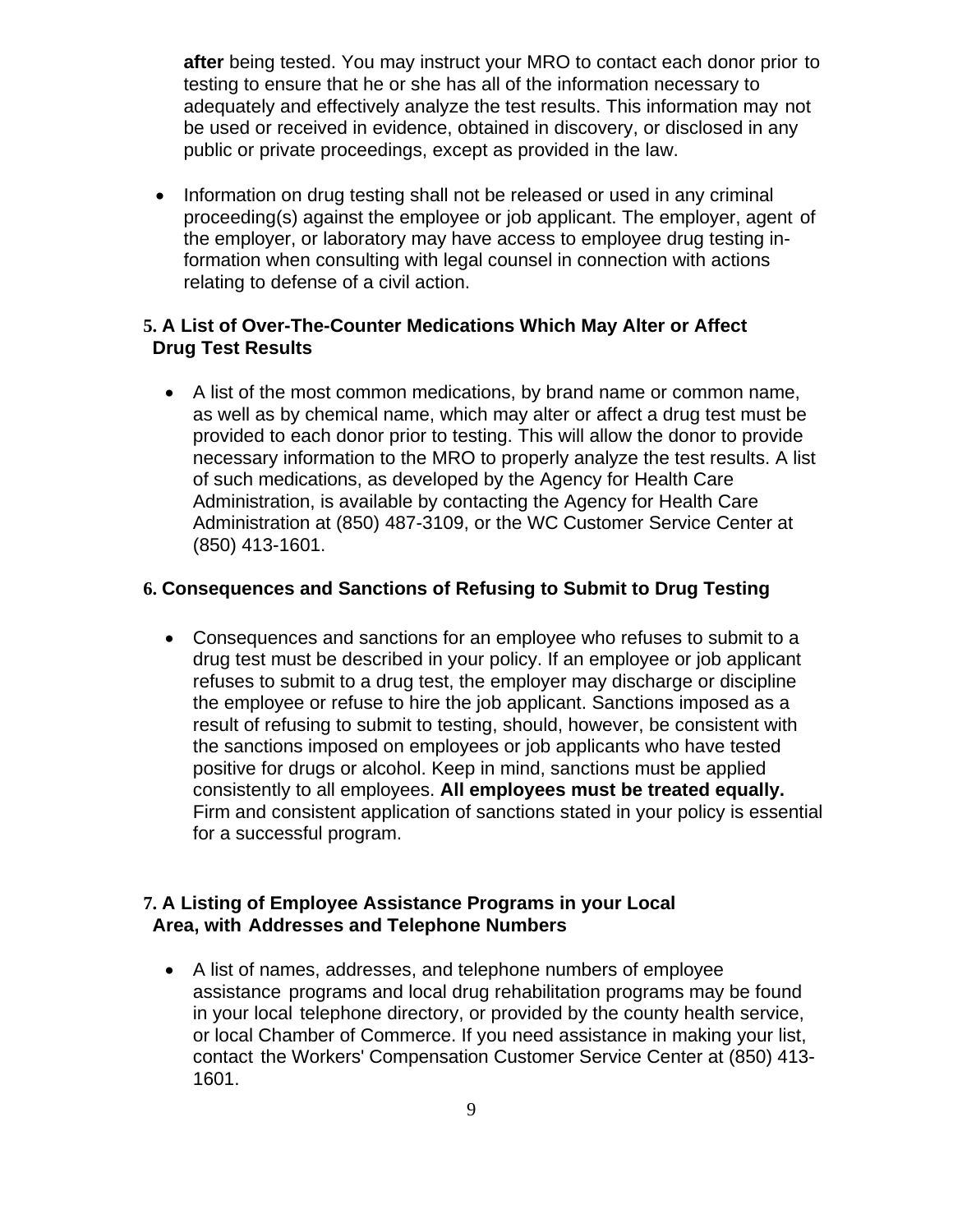- **8. A Statement that an Employee or Job Applicant who is Notified by the MRO of a Positive Confirmed Test Result May Contest the Result to the MRO within 5 Working Days after Receiving Notification of the Test Result**
	- If the employee's or job applicant's explanation or challenge is unsatisfactory to the MRO, the MRO may report a positive test result back to the employer.
- **9. A Statement Informing the Employee or Job Applicant of His/Her Responsibility to Notify the Laboratory of any Administrative or Civil Action brought Pursuant to Section 440.102, F.S.**

#### **10. The Types of Drugs for which Workers will be Tested**

• The policy must include a complete list of all of the drugs for which the employer will test, described by brand name or common name (if applicable), as well as by chemical name. The employer has the responsibility for choosing which drugs will be tested for in the testing procedures. The employer has the right to choose **any or all** drugs listed by the Agency for Health Care Administration in Rule Chapter 59A-24, Florida Administrative Code (A copy of Chapter 59A-24 may be obtained by calling the Agency for Health Care Administration at (850) 487-3109, or the WC Customer Service Center at (850) 413-1601).

### **11. A Statement Regarding any Applicable Collective Bargaining Agreement or Contract and the Right to Appeal to the Public Employees Relations Commission or Applicable Court**

Other practices and policies which you might want to consider including in a Drug-Free Workplace Program are:

- Involving employees in the development and implementation of the program
- Determining how the program will be presented to and made available to new and existing employees

#### **B. Once You Have Planned Your Program, How Do You Implement It?**

- **Distribute the policy to all employees**
- **Educate your employees about the program.** Meet with your employees to explain the benefits of having a drug-free work place and to answer any questions they may have.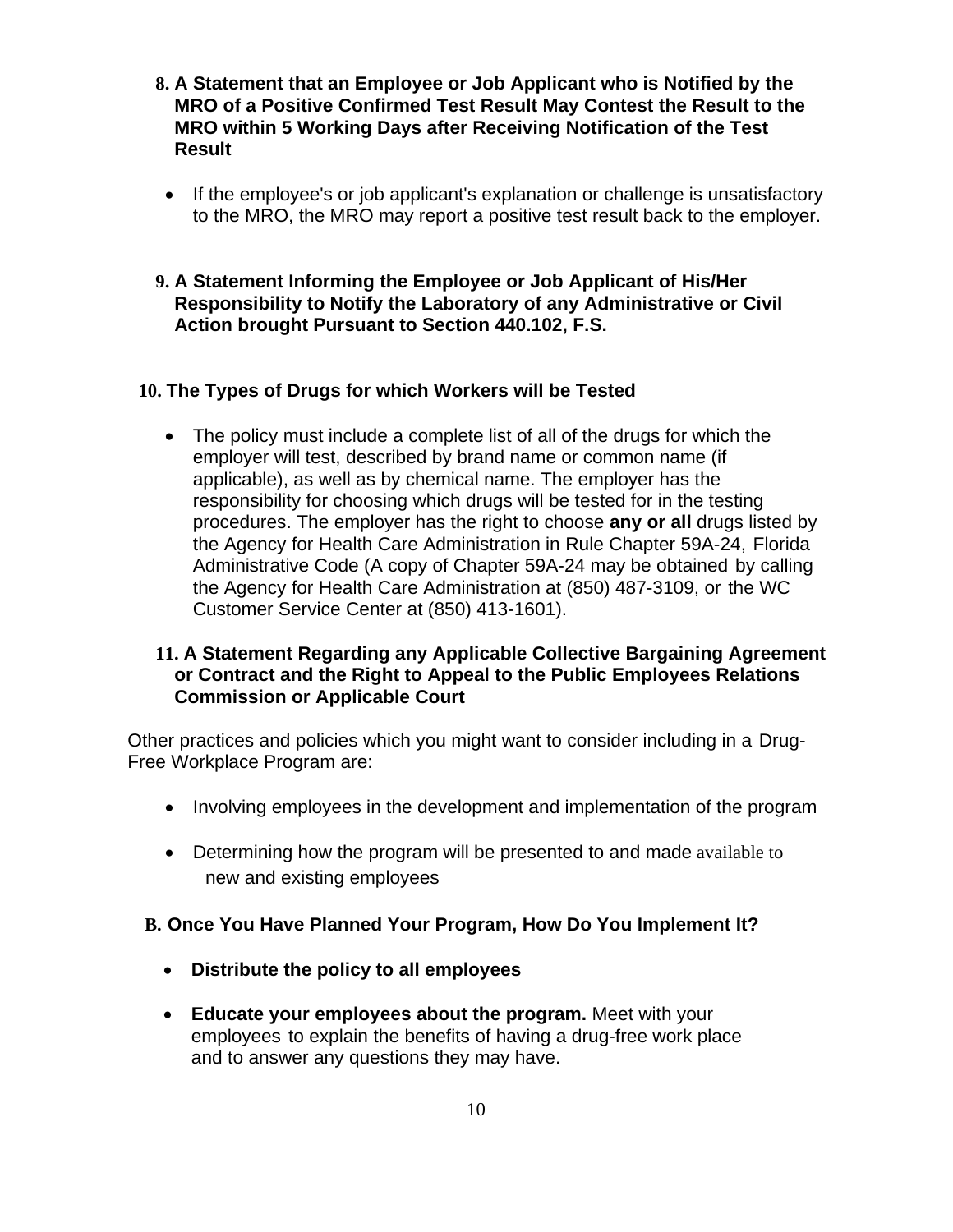• **Post notification of your drug-free work place program.** Give notice well in advance of policy implementation.

Once you have planned, developed and implemented your Workers' Compensation Carrier Certified Drug-Free Workplace Program, you can complete and submit Form 09-1 (you may obtain a copy of this form, at the back of this brochure, Appendix 1) **to your insurance carrier (do not send the application form to the Division of Workers' Compensation)** to apply for your 5 percent credit on your workers' compensation insurance premium.

If you are individually self-insured, your savings will be evident through reduced incidence of accidents and a reduction in the premium calculations for assessments paid to the Workers' Compensation Administration Trust Fund. For more information regarding assessment reductions for individual self-insureds, please call the Division of Workers' Compensation's Bureau of Monitoring and Audit at (850) 487-4899

- **An Employer is required to conduct the following types of Drug Tests under the Florida Workers' Compensation Drug-Free Workplace Program:**
	- a) **Job Applicant Testing**. All final candidates for jobs (persons to whom you have

offered employment) must be tested, although they may begin work pending the results of the drug test. Limited testing of applicants, based on a reasonable job classification basis, is permissible.

- b) **Reasonable Suspicion Testing**. Drug tests must be conducted following any observed behavior creating "reasonable suspicion." These behaviors must be **clearly** defined in the policy. Some **examples** of reasonable suspicion include:
	- i. Direct observation of drug/alcohol use, or the symptoms of being under the influence of a drug or alcohol.
	- ii. \*Abnormal behavior while at work or a significant deterioration in work performance. Be certain that these behaviors are properly documented to avoid any misunderstandings that may arise if this situation is contested by the employee.
	- iii. \*A report of drug use, provided by a reliable and credible source.
	- iv. \*Evidence that an individual has tampered with a drug test while working for you.
	- v. \*Information that an employee has caused, contributed to, or been involved in, an accident while at work.
	- vi. \*Evidence that an employee has used, possessed, sold, or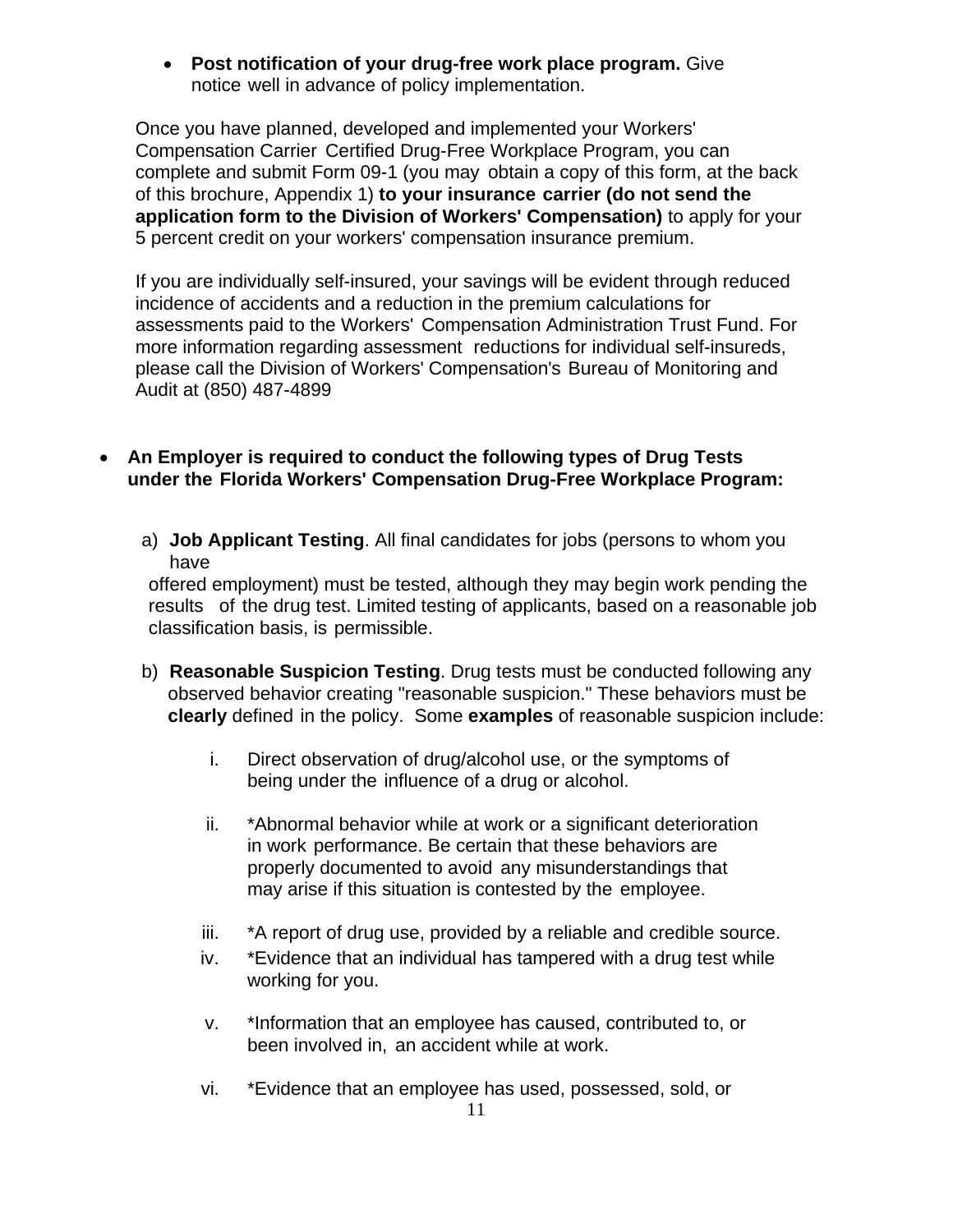solicited drugs while working or while on the employer's premises or while operating the employer's vehicle, machinery or equipment. If the testing is conducted on a "reasonable suspicion" basis, the employer must promptly record the circumstances which formed the basis of the determination that reasonable suspicion existed to warrant the testing. A copy of this documentation must be provided to the employee on request, and the original documentation must be kept confidential by the employer.

- c) **Follow-up Testing**. If an employer requires an employee to enter an employee assistance program, or a drug rehabilitation program, as a condition of continued employment after a confirmed, positive drug test, the employer must require the employee to submit to a random drug test, at least once per year for a two-year period after completion of the program. Advance notice of the testing date must not be given to the employee being tested. If the employee voluntarily enters the program, the employer has the option to not require follow-up testing.
- d) **Routine Fitness-For-Duty Testing**. If you ordinarily require annual physical fitness for duty examinations, these examinations must include drug testing.
- e) An employer may conduct "random testing" or any other legal types of testing of their employees.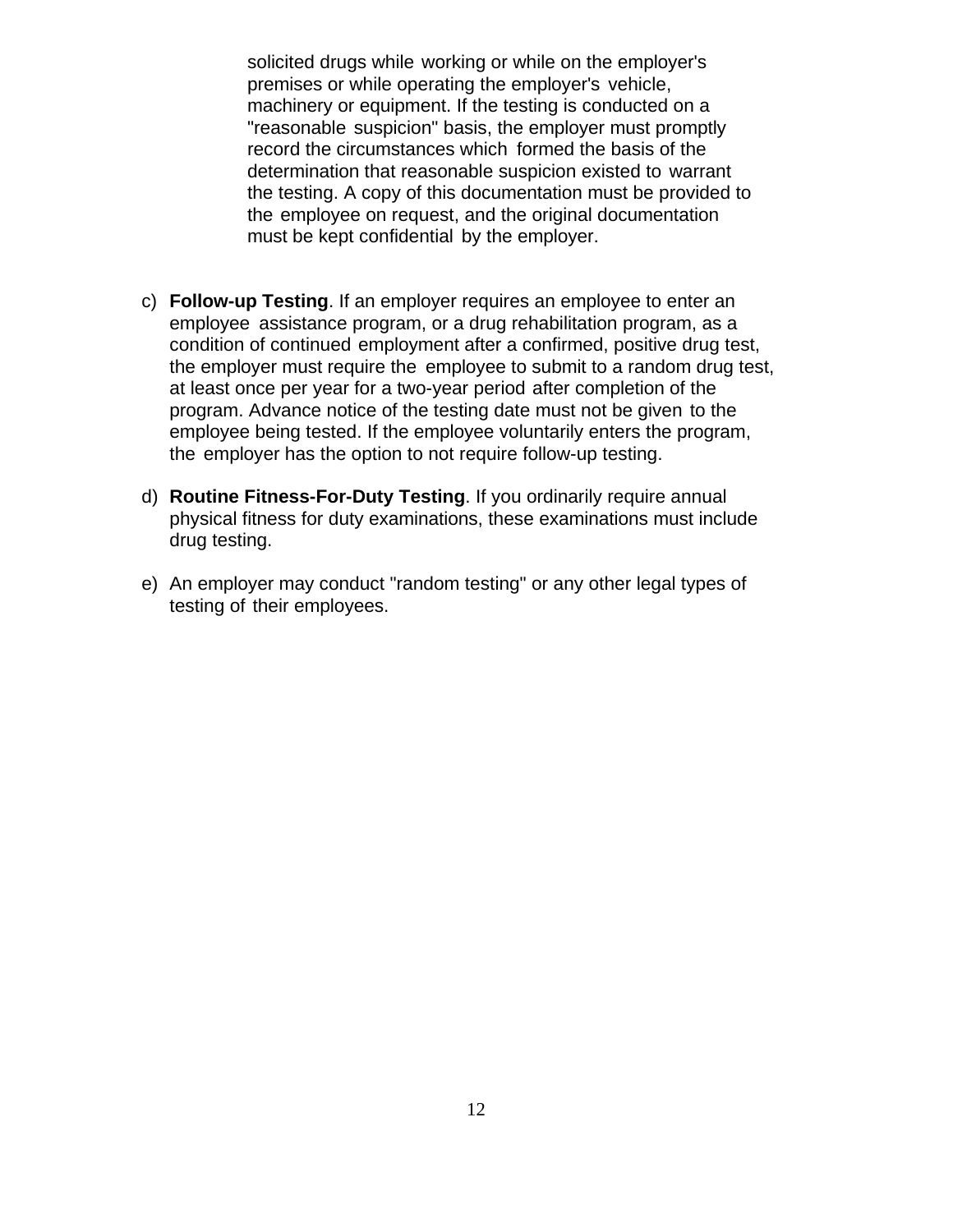### **IV. DRUG TESTING STANDARDS**

If you have any questions concerning the technical aspects of drug testing, you may contact the Florida Agency for Health Care Administration at (850) 487-3109.

### **a) EMPLOYER'S RIGHTS AND RESPONSIBILITIES**

- Within 5 working days after receipt of a positive confirmed test result from the MRO, an employer must inform the employee or job applicant in writing of the positive test result, the consequences of the positive test result, and the employee's available options.
- If the employee's or job applicant's explanation of the positive test result is unsatisfactory to the employer, the employer must provide a written statement to the employee/job applicant as to why the explanation was not satisfactory, along with the report of the positive test result. This confidential information must be kept by the employer for at least one (1) year.
- The employer must provide a copy of the test results to the employee/job applicant if the employee/job applicant requests a copy.
- An employer may not discharge, discipline, refuse to hire, discriminate against, or request or require rehabilitation of an employee/job applicant on the basis of a positive test result that has not been verified by a confirmation test and by a MRO.
- An employer shall ensure that collection sites and laboratories use chain-of-custody procedures as established by the Agency for Health Care Administration to ensure proper record keeping, handling, labeling, and identification of all specimens tested.
- An employer must pay for all drug tests which the employer requires. An employee/job applicant must pay for all drug tests not required by the employer.
- An employer may not discharge, discipline, or discriminate against an employee because the employee has voluntarily come forth to seek treatment for a drug-related problem if the employee has not previously tested positive for drug use.
- An employer is not required to pay the costs of treatment for an employee with a drug related problem, unless they choose to do so. However, the employer may choose the employee assistance program or rehabilitation center if the employer is paying the costs for the employee's participation.
- If drug testing is performed based on "reasonable suspicion," the employer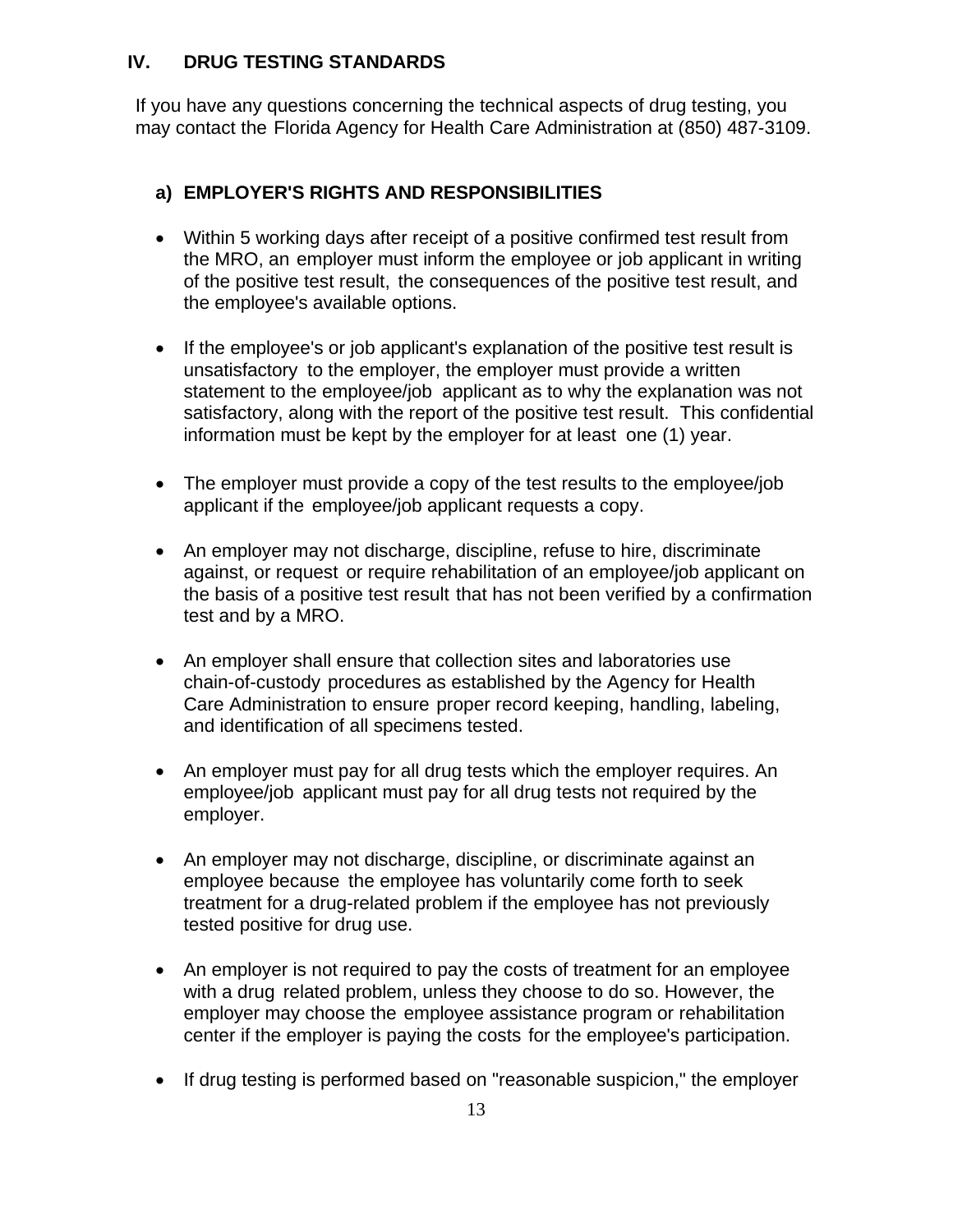must outline and detail in writing the circumstances surrounding the determination that this type of testing is warranted. A copy must be provided to the employee upon request. The original documentation must be kept by the employer for a period of at least one (1) year and must be kept confidential.

- All initial treatment and care provided by a health care provider to an injured employee before workers' compensation benefits are denied must be paid for by the carrier or self-insured employer. However, the carrier/self-insured employer must give reasonable notice to all affected health care providers that payment for treatment to the injured employee after a certain date will be denied.
- An employee/job applicant whose drug test is confirmed as positive shall not be deemed to have a "handicap" or "disability" based on the drug test results alone.
- Be sure that your policy contains necessary information written in clear, concise language for your employees to understand.
- If an employee/job applicant refuses to submit to a drug test, the employer can discharge or discipline the employee or refuse to hire the job applicant.

#### **b) EMPLOYEE'S RIGHTS AND RESPONSIBILITIES**

- A drug test can be conducted only to determine "illegal" drug use. A person who tests positive for a lawfully used prescription drug cannot be subject to discrimination.
- The employee's right to challenge the results of a drug test must be spelled out in the employer's written policy.
- The employee has five (5) working days, after receiving written notification of the test result, to contest or explain the results to the MRO. If the explanation is unsatisfactory to the MRO, the MRO shall report a positive drug test result to the employer. The employees and job applicants have a right to consult with the MRO for technical information regarding prescription and/or nonprescription medications.
- An employer cannot ask job applicants what prescription drugs they may be taking before making a conditional offer of employment.
- Every specimen that produces a positive test result must be preserved by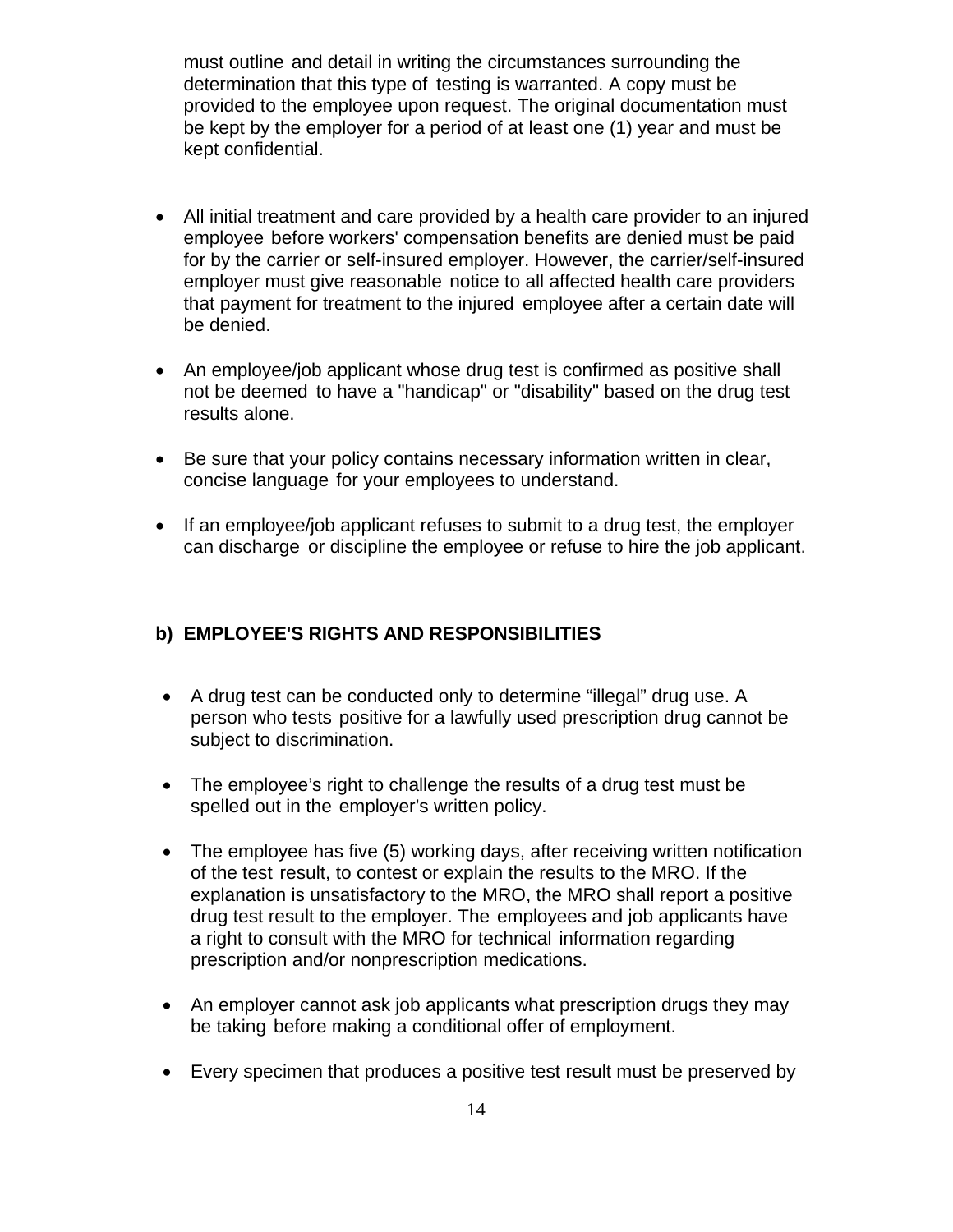the licensed or certified laboratory that conducted the test for a period of at least 210 days after the result of the test was mailed or otherwise delivered to the MRO. If the employee or job applicant challenges the test result, the laboratory is to retain the sample until the case is settled.

- It is the responsibility of the employee/job applicant to notify the laboratory of any administrative or civil action pursuant to the law. This is important if the donor wishes to contest the results.
- The policy must contain a statement regarding any applicable collective bargaining agreement or contract and the right to appeal to the Public Employees Relations Commission, or applicable court.
- The employee or job applicant has 180 days after receiving written notification of a positive test result, and to have the sample retested at his or her expense at another licensed or certified laboratory chosen by the employee or job applicant.

An employer is not required to allow an individual to submit a new sample for retesting.

### **c) EDUCATION METHOD**

An important part of your Drug-Free Workplace Program for employees should include education. How you inform employees of your policy and how you reinforce its message are important in determining the program's success. There are various methods by which employers may provide education. Employers may provide education on drug abuse on an annual basis.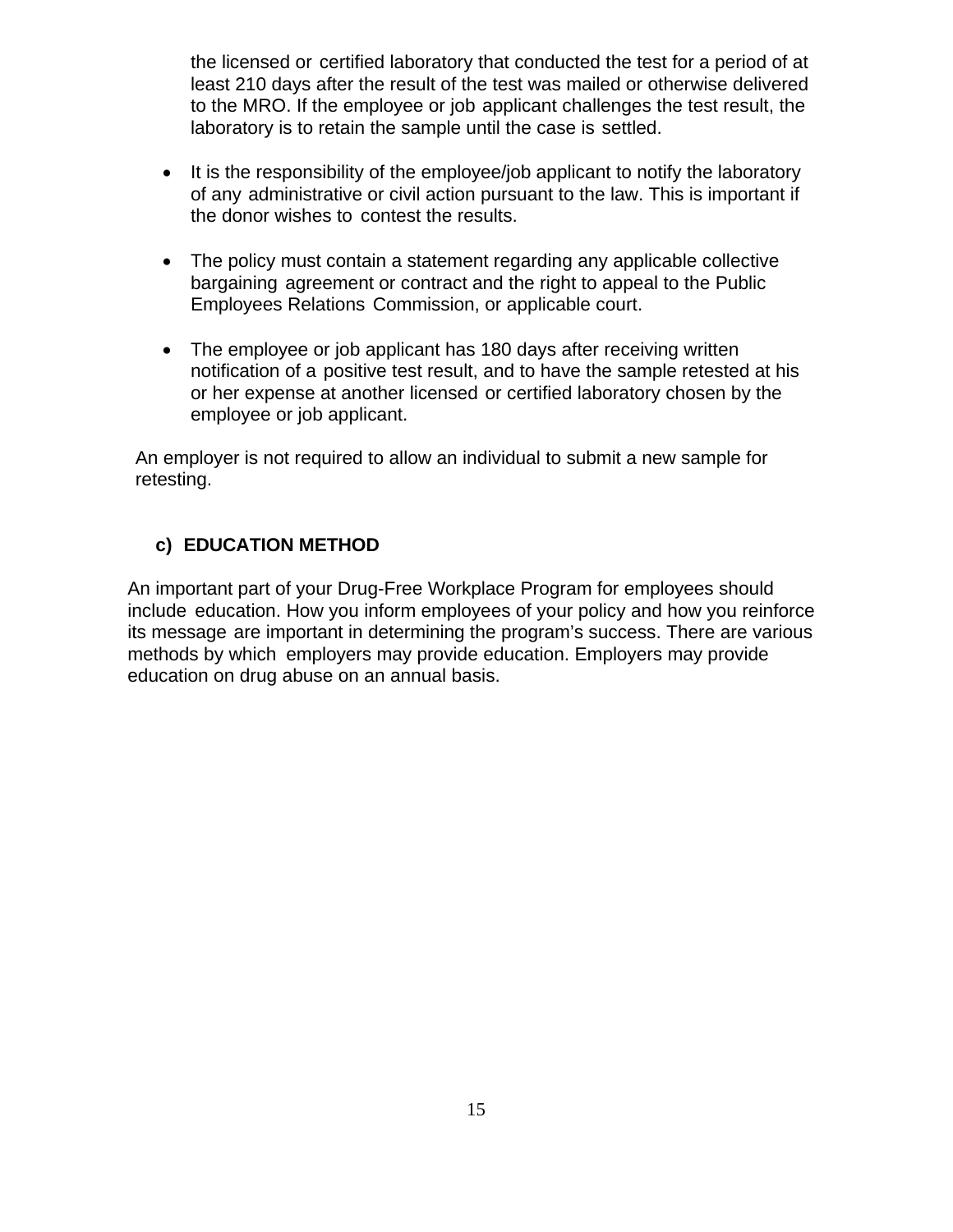#### **V. MOST COMMONLY ASKED QUESTIONS AND ANSWERS**

#### *Q: Will becoming a drug-free workplace save me money?*

A: Yes. In addition to the premium credits which you will receive, having a Workers' Compensation Drug-Free Workplace Program will make your workplace safer, resulting in fewer accidents, which may reduce your workers' compensation costs.

#### *Q: Am I required to become a carrier certified drug-free workplace?*

A: No. Becoming a carrier certified drug-free work place is voluntary. However, without the certification, you are not eligible for any of the benefits provided under this program.

#### *Q: Under the Workers' Compensation Drug-Free Workplace Program, can I conduct random drug testing of my employees?*

A: Yes. In addition to the situations in which testing is mandatory, the law does not prohibit an employer from conducting random testing or any other lawful testing of employees.

#### *Q: Can I use a breathalyzer as a valid drug testing method?*

A: No. Under the Florida Workers' Compensation Drug-Free Workplace Program, the use of breathalyzers are not valid testing methods for initial or confirmation tests.

#### *Q: What if an employee refuses to take a drug test?*

A: If an injured employee refuses to submit to a test for drugs or alcohol, the employee may forfeit eligibility for medical and indemnity benefits, **if this sanction is contained within the employer's written policy.** If an employee or job applicant refuses to submit to a drug test, the employer is permitted to discharge or discipline the employee or may refuse to hire the applicant (if specified in the written Drug-free Workplace Policy), since by law, refusal to submit to a drug test is presumed to be a positive test result.

#### *Q: If a terminated employee files for Unemployment Compensation, may I inform the adjudicator that the employee was terminated as a result of a positive drug test?*

A: Yes. The employer is not breaching confidentiality since the adjudication process is confidential. However, if the employee appeals the adjudicator's decision and the case is remanded to an Appeals Referee, the positive test result is no longer confidential and becomes part of the official record.

#### *Q: Can I post the results of my employees' drug tests?*

A: No. All information, interviews, reports, statements, memoranda and drug test results, written or otherwise, received by the employer through a drug testing program are confidential.

#### *Q: Am I responsible for payment for services when my employee participates in an Employee Assistance program (EAP)?*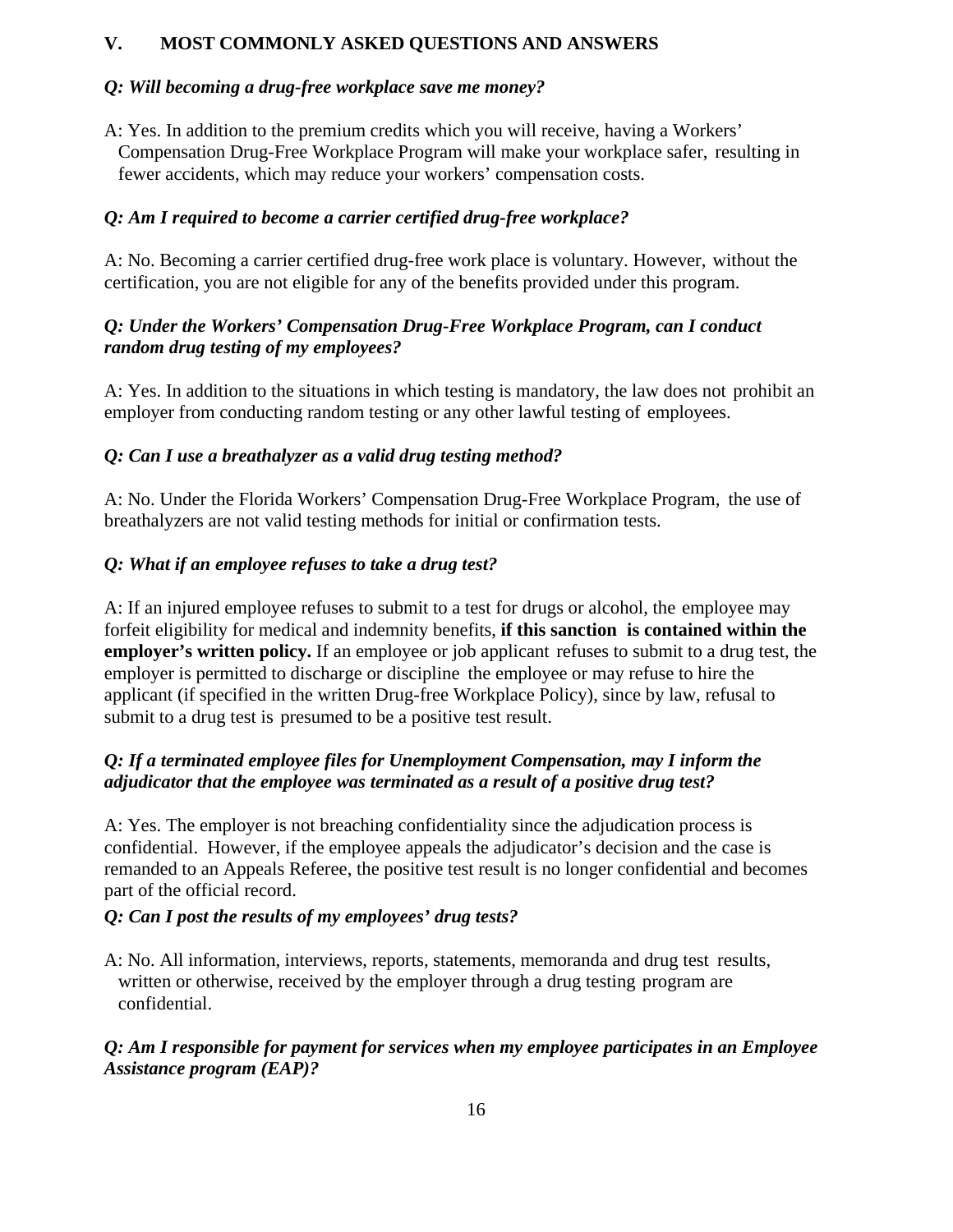A: No, you are not. However, if you choose to do so, you have the right to choose the facility providing treatment. Remember also, if an employee does participate in an Employee Assistance Program, you, the employer, are required to extend the same considerations as reflected under the federal guidelines established for The Americans with Disabilities Act and The Family and Medical Leave Act.

#### *Q: How many days does the employee have to re-test the specimen, if he or she wishes to contest the positive test results?*

A: During the 180-day period after written notification of a positive test result, the employee who has provided the specimen shall be permitted by the employer to have a portion of the specimen retested, at the employee's expense, at a licensed or certified laboratory of his or her choice.

#### *Q: Where may I obtain a listing of approved Employee Assistance Programs for my area?*

A: The Florida Alcohol and Drug Abuse Association, Inc. publishes a directory designed to provide reference to program listings and services (Please see Section 10 "Important Phone Numbers" for more detailed information).

#### *Q: Who pays for the drug tests?*

A: The employer is responsible for payment of all drug tests they may require. If an employee wishes to have the specimen retested, it will be at the employee's expense. In cases where the insurance carrier uses the positive test result to determine eligibility for workers' compensation benefits, the carrier will pay for the test.

#### *Q: What evidence should I take to an unemployment compensation hearing?*

A: The original and two copies of the following documents:

- The laboratory report of the drug test results and chain of custody forms
- Documentary proof of qualification for the workers' compensation insurance discount as approved by the insurance carrier or the Division of Workers' Compensation's Self-Insurance Section. In the absence of these documents an employer may arrange to call a qualified representative from the testing laboratory as a witness. Other helpful witnesses would include anyone who saw the worker using drugs or anyone to whom the worker admitted using drugs.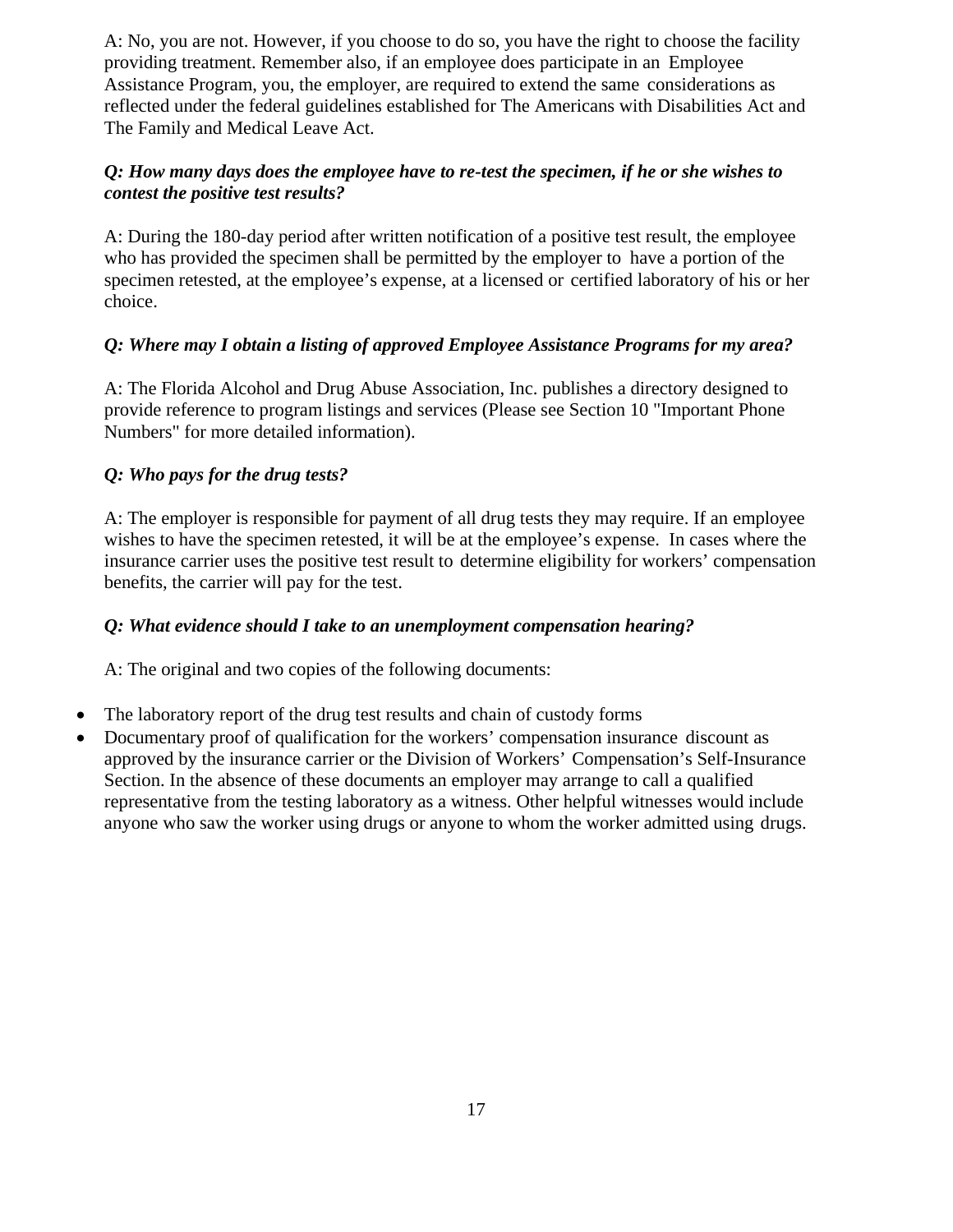## **VI. Terms-**

### **Chain of Custody -**

the methodology of tracking specified materials or substances for the purpose of maintaining control and accountability from initial collection to final disposition for all such materials or substances and providing for accountability at each stage in handling, testing, and storing specimens and reporting test results.

**Confirmation Test-** a second analytical procedure used to identify the presence of a specific drug or metabolite in a specimen. This test must be different in scientific principle from that of the initial test procedure and must be capable of providing valid test results. This test is required before a medical review officer contacts, the injured worker about test results.

**Drugs-**alcohol, including a distilled spirit, wine, a malt beverage, or an intoxicating liquor; an amphetamine; a cannabinoid; cocaine; phencyclidine (PCP); a hallucinogen; methaqualone; an opiate; a barbiturate; a benzodiazepine; a synthetic narcotic; a designer drug; or a metabolite of any of the substances listed above. An employer may test an individual for any or all such drugs.

**Drug Rehabilitation Program -** a service provider that provides confidential, timely, and expert identification, assessment, and resolution of employee drug abuse.

**Drug Test-** any chemical, biological, or physical instrumental analysis administered by a laboratory licensed by the Agency for Health Care Administration or certified by the U.S. Department of Health and Human Services, for the purpose of determining the presence or absence of a drug or its metabolites

**Employee-**any person who works for salary, wages, or other remuneration for an employer.

**Employee Assistance Program-**an established program capable of providing expert assessment of employee personal concerns; confidential and timely identification services with regard to employee drug abuse; referrals of employees for appropriate diagnosis, treatment, and assistance; and follow-up services for employees who participate in the program or require monitoring after returning to work.

**Employer -** a person or entity that employs a person and that is covered by the Workers' Compensation Law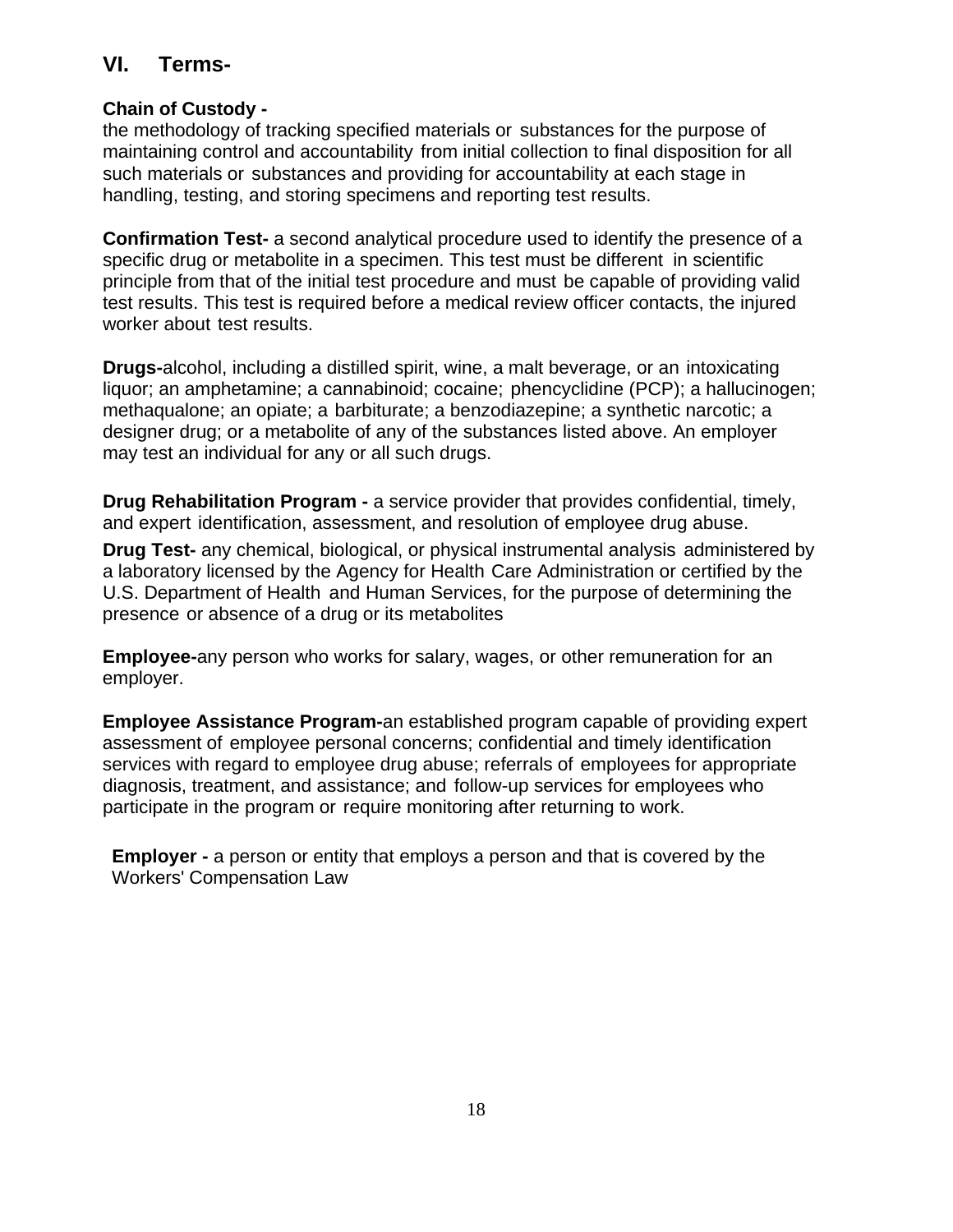**Initial Drug Test -** a sensitive, rapid, and reliable procedure used to identify negative and positive specimens, usually using a chemical procedure or a more accurate scientifically accepted method approved by the United States Food and Drug Administration or the Agency for Health Care Administration.

**Job Applicant -** a person who has applied for a position with an employer and has been offered employment conditioned upon successfully passing a drug test, and may have begun work pending the results of the drug test. For a public employer, "job applicant" is a person who has applied for a special-risk or safety-sensitive position.

**Medical Review Officer (MRO) -** a licensed physician, qualified under section 59A-24.008(1)(a)-(e), F.A.C., who evaluates a donor's test result, together with his or her medical history or any other biomedical information, and makes the final determination of the donor's test results.

**Prescription or Non-prescription Medication -** a drug or medication obtained pursuant to a prescription, or a medication that is authorized pursuant to federal or state law for general distribution and use without a prescription in the treatment of human diseases, ailments, or injuries**.**

**Public Employer-** any agency within state, county, or municipal government that employs individuals for a salary, wages, or other remuneration.

**Reasonable Suspicion**- drug testing based on a belief that an employee is using or has used drugs in violation of the employer's policy. The reasons for "reasonable suspicion" testing must be clearly defined in the employer's Drug-Free Workplace policy. "Reasonable Suspicion" may include the following:

- **1.**Observable phenomena while at work, such as direct observation of drug use or of the physical symptoms or manifestations of being under the influence of a drug.
- **2.**Abnormal conduct or unpredictable behavior while at work or a significant deterioration in work performance.
- **3.**A report of drug use, provided by a reliable and credible source.
- **4.**Evidence that an individual has tampered with a drug test during his employment with the current employer.
- **5.**Information that an employee has caused, or contributed to, or been involved in an accident while at work.
- **6.**Evidence that an employee has used, possessed, sold, solicited, or transferred drugs while working or while on the employer's premises or while operating the employer's vehicle, machinery, or equipment.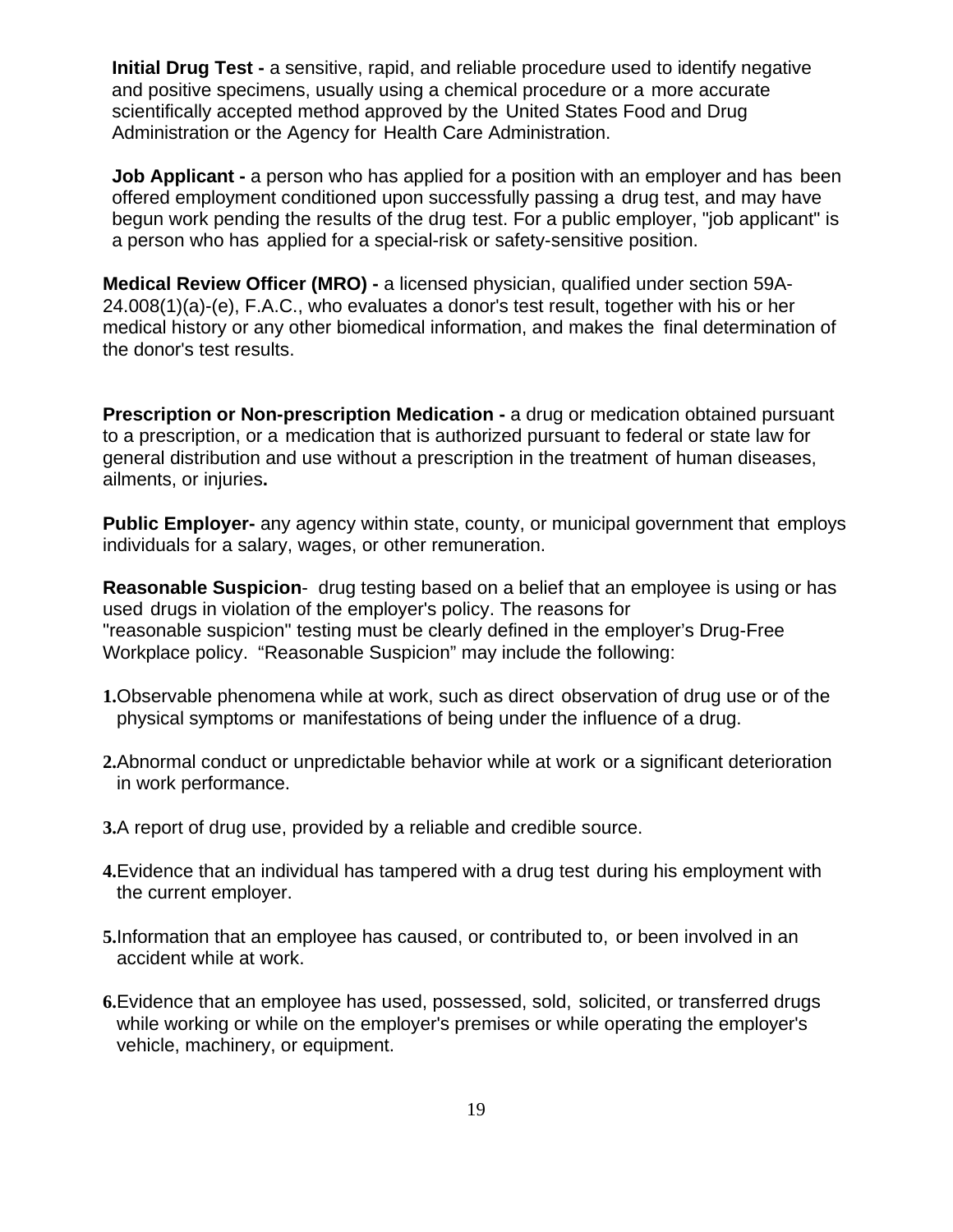**Safety-Sensitive -**with respect to a public employer, a position in which a drug impairment constitutes an immediate and direct threat to public health or safety; or such position that requires the employee to carry a firearm, perform life-threatening procedures, work with confidential information or documents pertaining to criminal investigations, or work with controlled substances; a position subject to s. 110.1127, Florida Statutes; or a position in which a momentary lapse in attention could result in injury or death to another person.

**Special-Risk -** with respect to a public employer, a position that is required to be filled by a person who is certified under Chapter 633 or Chapter 943, Florida Statutes.

**Specimen -** tissue, hair, or a product of the human body capable of revealing the presence of drugs or their metabolites, as approved by the United States Food and Drug Administration or the Agency for Health Care Administration.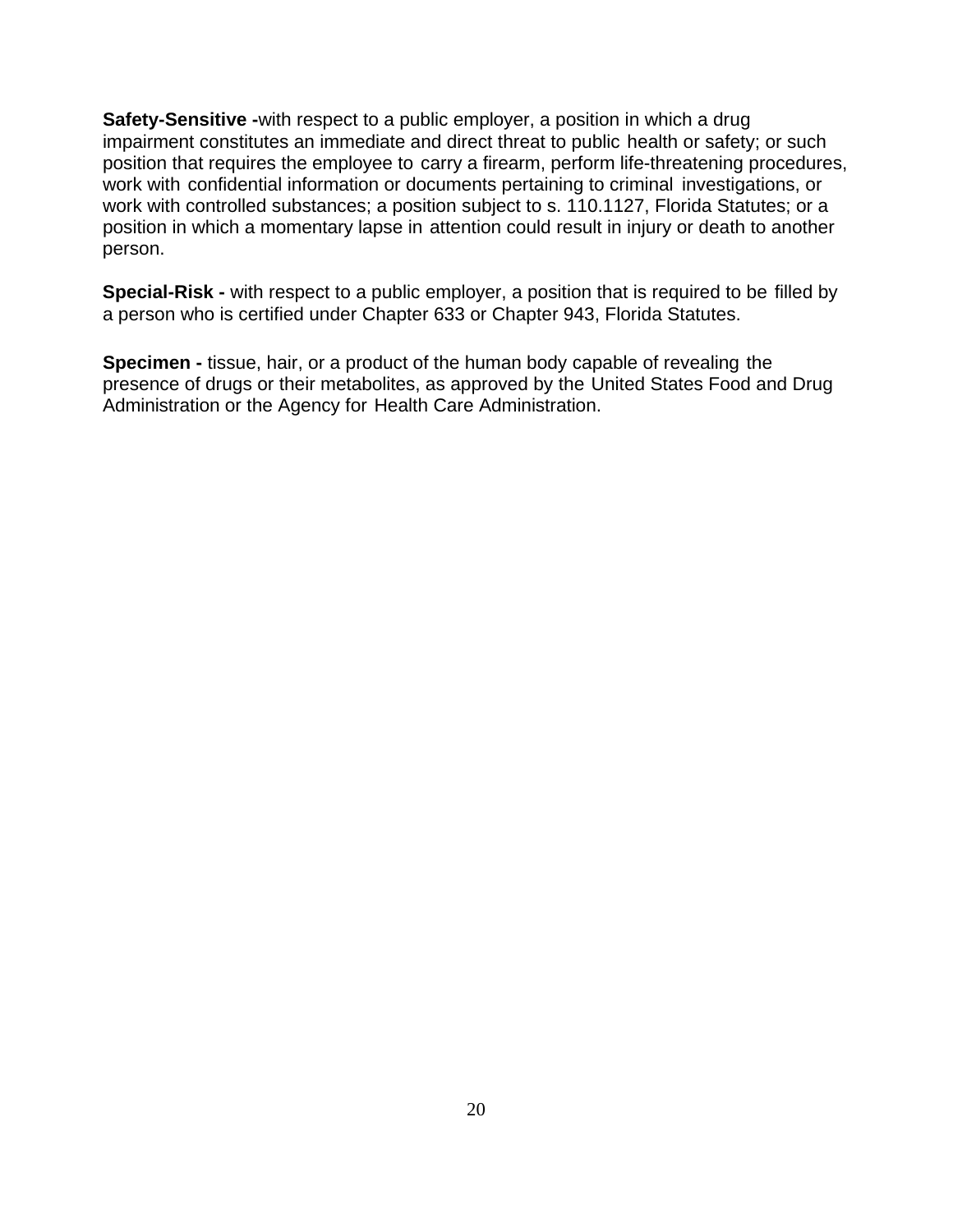### **VII. IMPORTANT PHONE NUMBERS**

## *National Assistance*

| <b>CSAP Workplace Helpline</b>                                                                | 1-800-WORKPLACE | 1-800-967-5752 |
|-----------------------------------------------------------------------------------------------|-----------------|----------------|
| This Center for Substance Abuse Prevention's toll-free service operates from 9:00 a.m. - 8:00 |                 |                |
| p.m. managers, and union leaders on the development and implementation of comprehensive       |                 |                |
| drug-free workplace programs.                                                                 |                 |                |

| <b>National Clearinghouse for Alcohol and Drug Information</b>                                  | 1-800-729-6686     |
|-------------------------------------------------------------------------------------------------|--------------------|
| This toll-free service has information available on all aspects of substance abuse, from        |                    |
| prevention materials and videos to specific program guidelines and resources within your state. |                    |
| Many publications offered are free from the Clearinghouse.                                      |                    |
| <b>Drug Information Hotline</b>                                                                 | 1-800-662-4357     |
| (Spanish)                                                                                       | 1-800-662-9832     |
|                                                                                                 |                    |
| <b>Employee Assistance Professionals Association (EAPA)</b>                                     | $(703)$ 522-6272   |
| EAPA provides information on how to select EAP's, and the value they can provide.               |                    |
| <b>AIDS Treatment Information Service</b>                                                       | 1-800-448-0440     |
| <b>Al-Anon/Alateen Family Groups</b>                                                            | 1-800-356-9996     |
|                                                                                                 |                    |
| <b>Alateen</b>                                                                                  | $(212)$ 302-7240   |
| <b>Alcoholics Anonymous</b>                                                                     | 1-800-252-6465     |
|                                                                                                 |                    |
| <b>American Council on Alcoholism Helpline</b>                                                  | 1-800-527-5344     |
| 800 Cocaine - (Information and Referral Hotline)                                                | 1-800-COCAINE      |
|                                                                                                 |                    |
| <b>MADD</b> (Mothers Against Drunk Driving)                                                     | $(214) 744 - 6233$ |
| <b>Nar-Anon Family Group Headquarters</b>                                                       | $(310)$ 547-5800   |
| <b>Narcotics Anonymous</b>                                                                      | $(818)$ 773-9999   |
|                                                                                                 |                    |
| <b>National Council on Alcoholism and Drug Dependency</b>                                       | 1-800-NCA-CALL     |
| <b>Partnership for a Drug-Free America</b>                                                      | $(212)$ 922-1560   |
|                                                                                                 |                    |
| <b>State Assistance</b>                                                                         |                    |
| <b>Drug/Alcohol Abuse Helpline (24 Hours)</b>                                                   | 1-800-362-2644     |
|                                                                                                 |                    |
| Drug Abuse Alcoholism & Cocaine (Toll Free)                                                     | 1-800-333-4444     |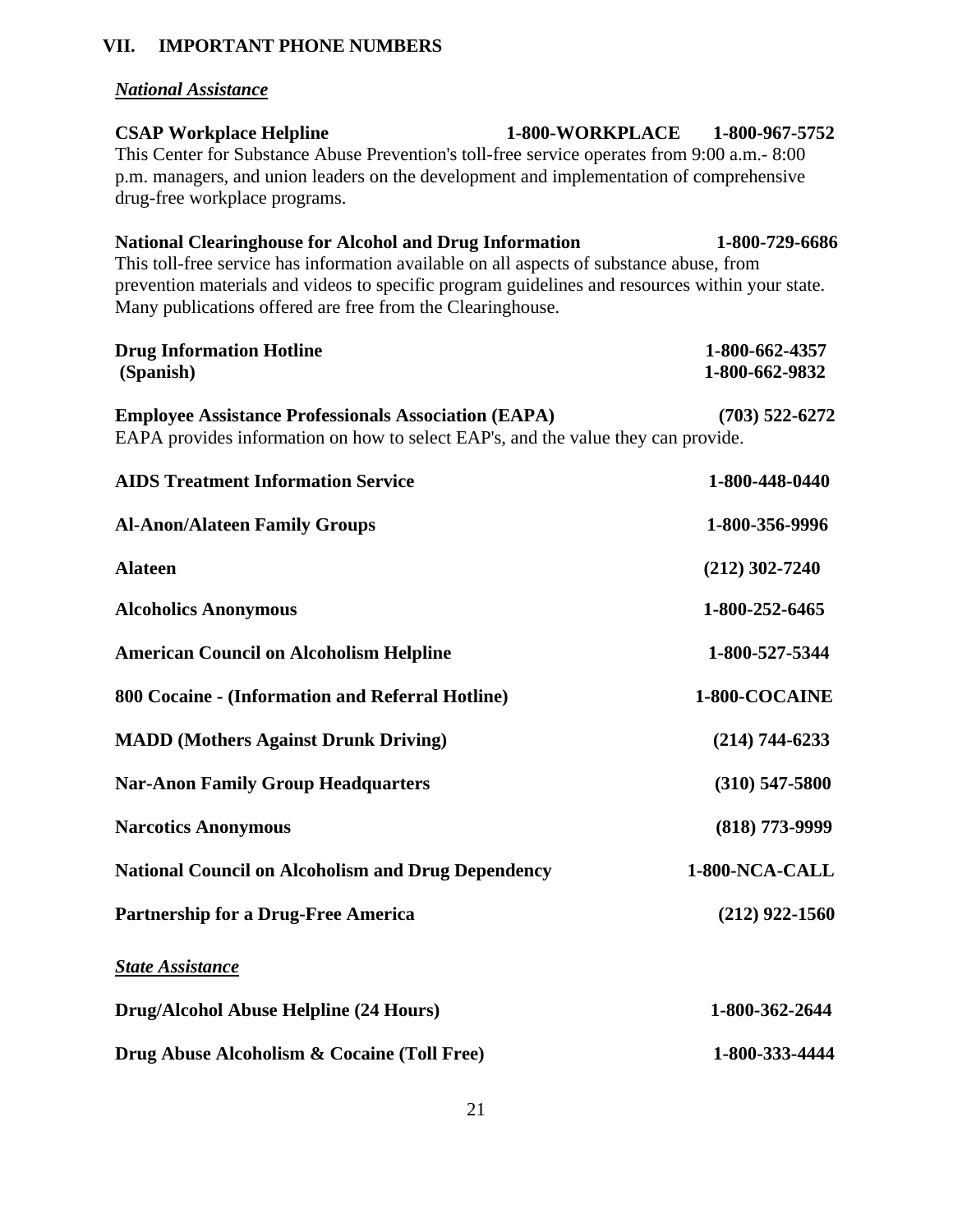| Drug/Alcohol Abuse & Information (24 Hour Emergency Service)                                                                                                         | $(850)$ 487-2930 |
|----------------------------------------------------------------------------------------------------------------------------------------------------------------------|------------------|
| Drug/Alcohol Abuse (24 Hour Crisis line & Treatment)                                                                                                                 | 1-800-283-2600   |
| <b>Florida AIDS Hotline</b>                                                                                                                                          | 1-800-352-2437   |
| For information regarding drug testing standards, procedures, laboratory certification,<br>qualifications of Medical Review Officers, collection sites, please call: |                  |
| For information and questions regarding the State of Florida's, Workers' Compensation Drug-Free<br>Workplace Program, please call:                                   |                  |
| The Division of Workers' Compensation, Customer Service Center  (850) 413-1601                                                                                       |                  |
| For information and questions regarding Unemployment Compensation Hearings, please call:                                                                             |                  |
| The Division of Unemployment Compensation, Bureau of Appeals(850) 921-3511                                                                                           |                  |
| For additional copies of the application form 09-1, please call:<br>Your insurance carrier or The Division of Workers' Compensation, Customer Service Center         |                  |
| For a listing of Employee Assistance Programs and Drug Rehabilitation Programs in your area, you<br>may:                                                             |                  |

**Check the local listings in your Telephone Directory, Contact your County Health Department, Call your local Chamber of Commerce, or Obtain a Directory of Programs from the Florida Alcohol and Drug Abuse Association, Inc. (for prices call)...............(850) 878-2196**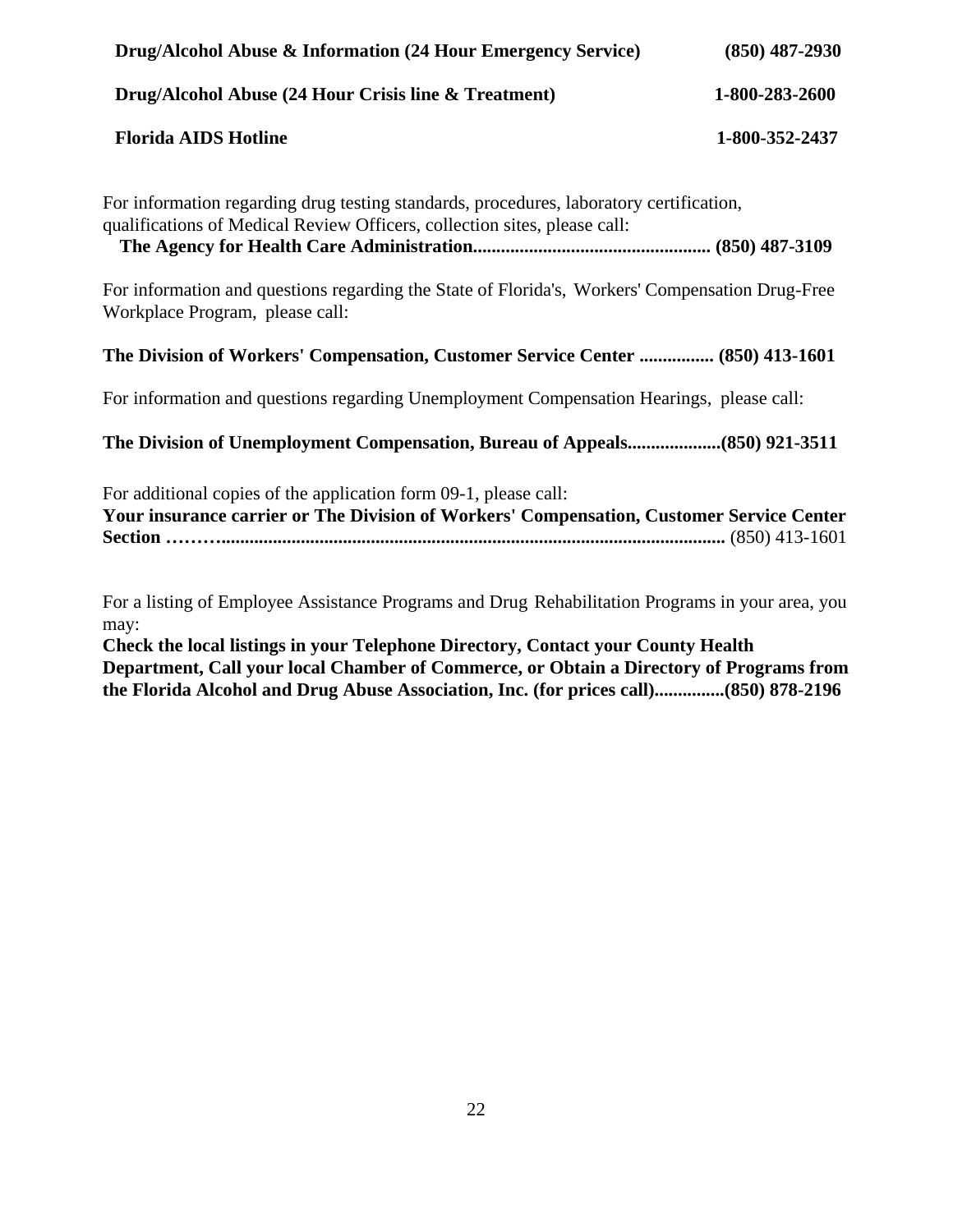#### **AN EXAMPLE OF A SUBSTANCE ABUSE POLICY STATEMENT**

(This substance abuse policy statement is intended for general information purposes only and does not reflect an official opinion of the State of Florida, Department of Financial Services, Division of Workers' Compensation. The Florida Department of Financial Services disclaims any and all responsibility for the implementation of these policies.)

#### **(YOUR COMPANY LETTERHEAD)**

(Your Company Name) is committed to providing a safe work environment and to fostering the well-being and health of its employees. That commitment is jeopardized when any (Your Company Name) employee illegally uses drugs on the job; comes to work under the influence; possesses, distributes or sells drugs in the workplace; or abuses alcohol on the job. Therefore, (Your Company Name) has established the following policy:

- 1.It is a violation of company policy for any employee to use, possess, sell, trade, offer for sale, or offer to buy illegal drugs or otherwise engage in the illegal use of drugs on the job.
- 2.It is a violation of company policy for anyone to report to work under the influence of illegal drugs or alcohol.
- 3.It is a violation of the company policy for anyone to use prescription drugs illegally. (However, nothing in this policy precludes the appropriate use of legally prescribed medications.)
- 4.Violations of this policy are subject to disciplinary action up to and including termination.

It is the responsibility of the company's supervisors to counsel employees whenever they see changes in performance or behavior that suggest an employee has a drug problem. Although it is not the supervisor's job to diagnose personal problems, the supervisor should encourage such employees to seek help and advise them about available resources for getting help.

Everyone shares responsibility for maintaining a safe work environment, and co-workers should encourage anyone who has a substance abuse problem to seek help.

The goal of this policy is to balance our respect for individuals with the need to maintain a safe, productive and drug-free environment. The intent of this policy is to offer a helping hand to those who need it, while sending a clear message that the illegal use of drugs and the abuse of alcohol are incompatible with employment at (Your Company Name).

**REMEMBER:** Your Substance abuse policy must also contain the necessary criteria as provided in Section III, of this brochure.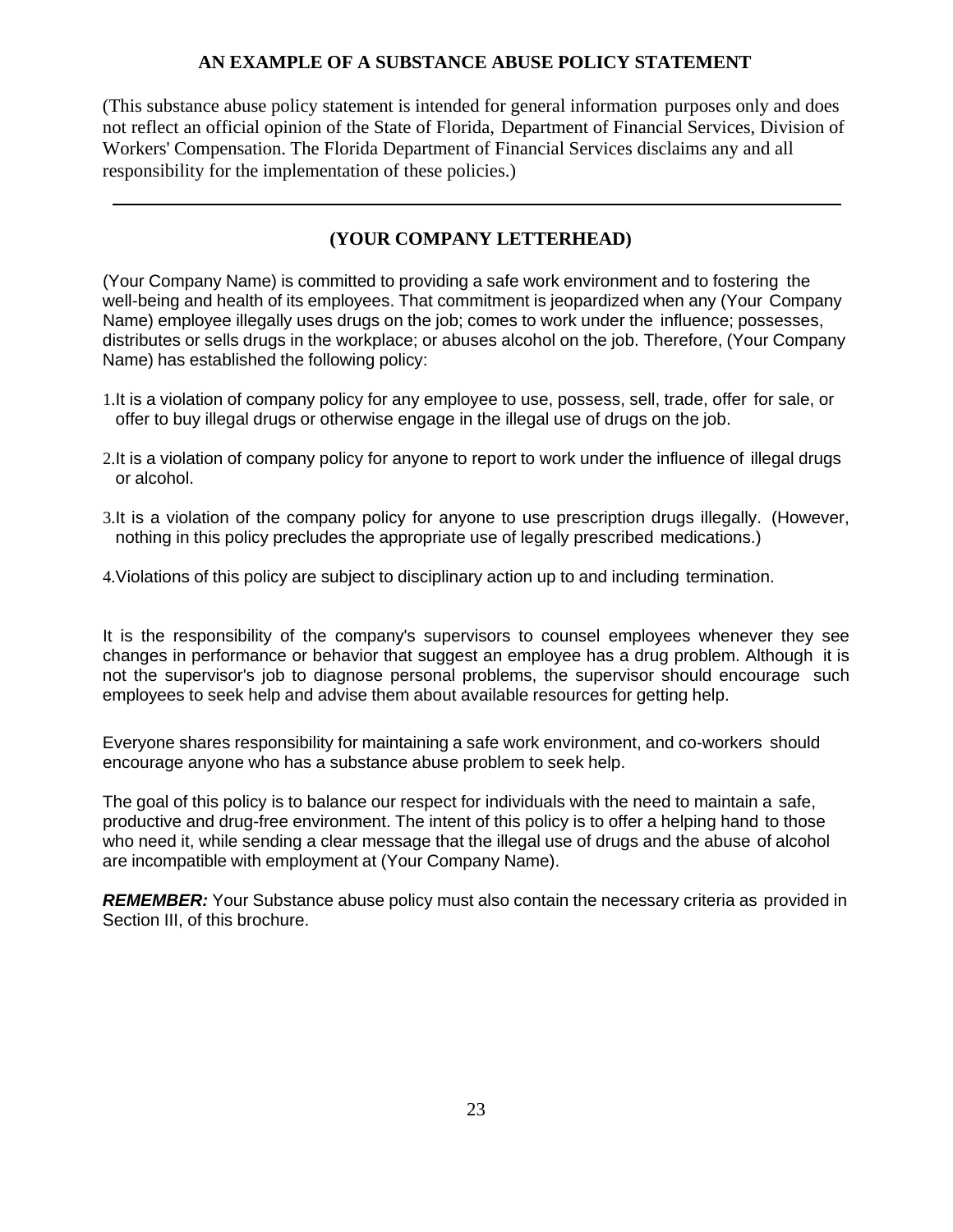#### **A SAMPLE LETTER TO EMPLOYEES TO ACCOMPANY SUBSTANCE ABUSE POLICY STATEMENT**

(This substance abuse policy statement is for general information purposes only and does not reflect an official opinion of the State of Florida, Department of Financial Services, Division of Workers' Compensation. The Florida Department of Financial Services disclaims any and all responsibility for the implementation of these policies.)

### **(YOUR COMPANY LETTERHEAD)**

### **LETTER TO ALL EMPLOYEES:**

The illegal use of drugs and the abuse of alcohol are problems that invade the workplace, endangering the health and safety of the abusers and those who work around them. This Company is committed to creating and maintaining a workplace free of substance abuse without jeopardizing valued employees' job security. To address this problem, our Company has developed a policy regarding the illegal use of drugs and the abuse of alcohol that we believe best serves the interests of all employees. Our policy formally and clearly states that the illegal use of drugs or abuse of alcohol or prescription drugs will not be tolerated. As a means of maintaining our policy, we have implemented pre-employment and active employees drug testing. This policy was designed with two basic objectives in mind:

1.employees deserve a work environment that is free from the effects of drugs and the problems associated with their use, and

2.this Company has a responsibility to maintain a healthy and safe workplace.

\*To assist us in maintaining a safe and healthful workplace, we have created an Employee Assistance Program (EAP). The EAP provides employees and their families confidential assessment, referral, and follow-up for personal or health problems.

\*\*To assist us in providing a safe and healthy workplace, we maintain a resource file of information on various means of employee assistance in our community, including but not limited to drug and alcohol abuse programs. Employees are encouraged to use this resource file, which is located [insert where]. In addition, we will distribute this information to employees for their confidential use. An employee whose conduct violates this Company's Substance Abuse Policy (\*and who does not accept the help we offer under the EAP) will be disciplined up to and including termination. I believe it is important that we all work together to make this Company a drug-free workplace and a safe, rewarding place to work.

Sincerely,

President

\*Insert if your business has **added** an EAP to its Drug-Free Workplace Program.

\*\*Insert if your business has **not added** an EAP, but instead provides other means of employee assistance in the community.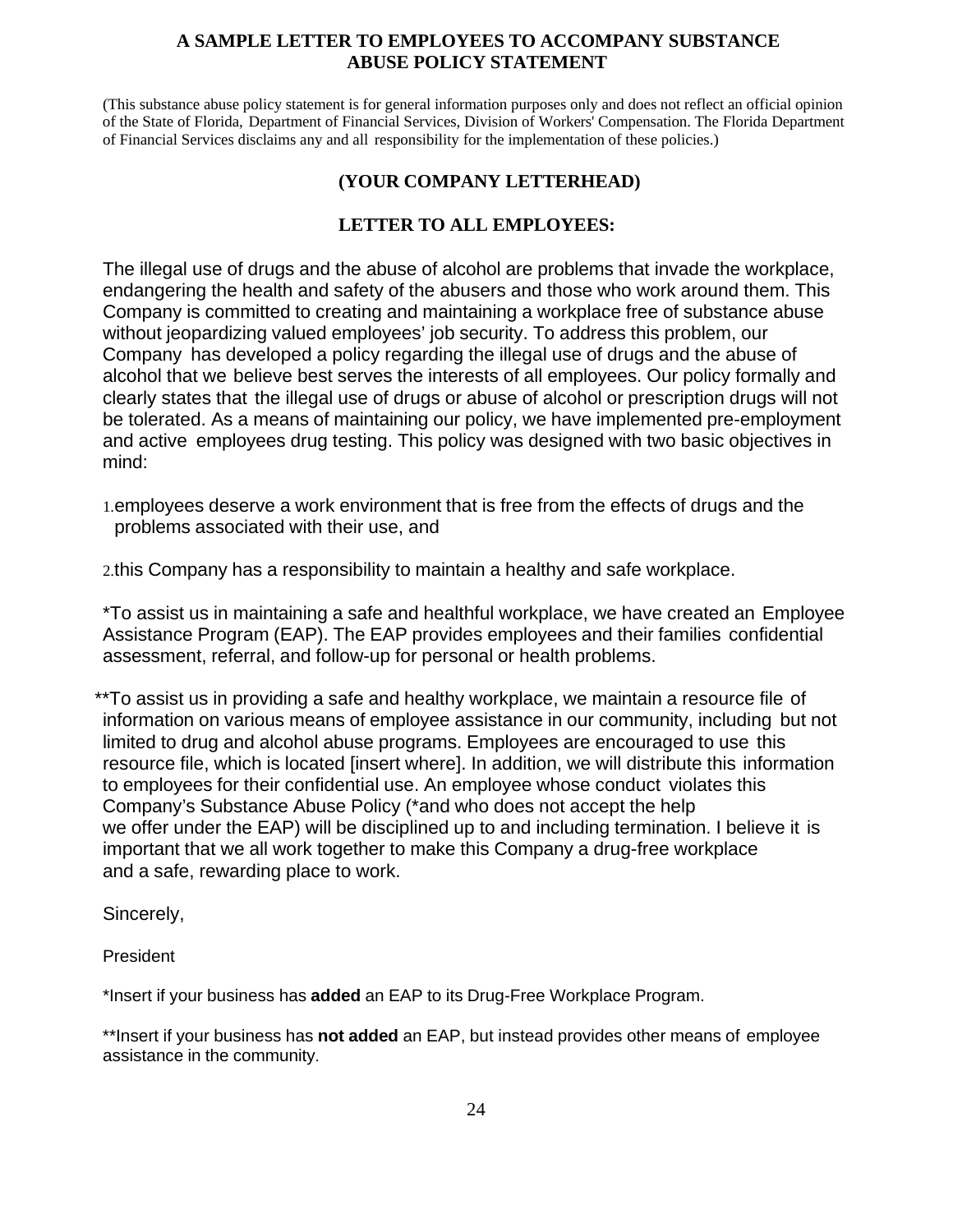#### **SAMPLE: PRE-EMPLOYMENT DRUG TESTING CONSENT AND RELEASE FORM**

(This Pre-Employment Drug Testing Consent and Release Form is used for general information purposes only and does not reflect an official opinion of the State of Florida, Department of Financial Services, Division of Workers' Compensation. The Florida Department of Financial Services disclaims any and all responsibility for the implementation of these policies.)

#### **(YOUR COMPANY LETTERHEAD)**

I hereby consent to submit to the testing for drugs and/or alcohol as shall be determined by (Your Company Name) in the selection process of applicants for employment, for the purpose of determining the drug and/or alcohol content thereof.

I agree that (Name of clinic or physician)

may collect these specimens for these tests and may test them, if qualified, or forward them to a licensed or certified laboratory designated by the company for analysis. I further agree to and hereby authorize the release of said test results to the company.

I understand that my current use of illegal drugs may prohibit me from being employed at this Company.

I further agree that a reproduced copy of this pre-employment consent and release form shall have the same force and effect as the original.

I have carefully read the foregoing and fully understand its contents. I acknowledge that my signing of this consent and release form is a voluntary act on my part and that I have not been coerced into signing this document by anyone.

| Applicant:<br><b>Print Name:</b> | $SS#$ : |
|----------------------------------|---------|
| Applicant Signature:             | Date:   |
| <b>Witness Print</b><br>Name:    |         |

| <b>Witness</b> |  |  |
|----------------|--|--|
| Signature:     |  |  |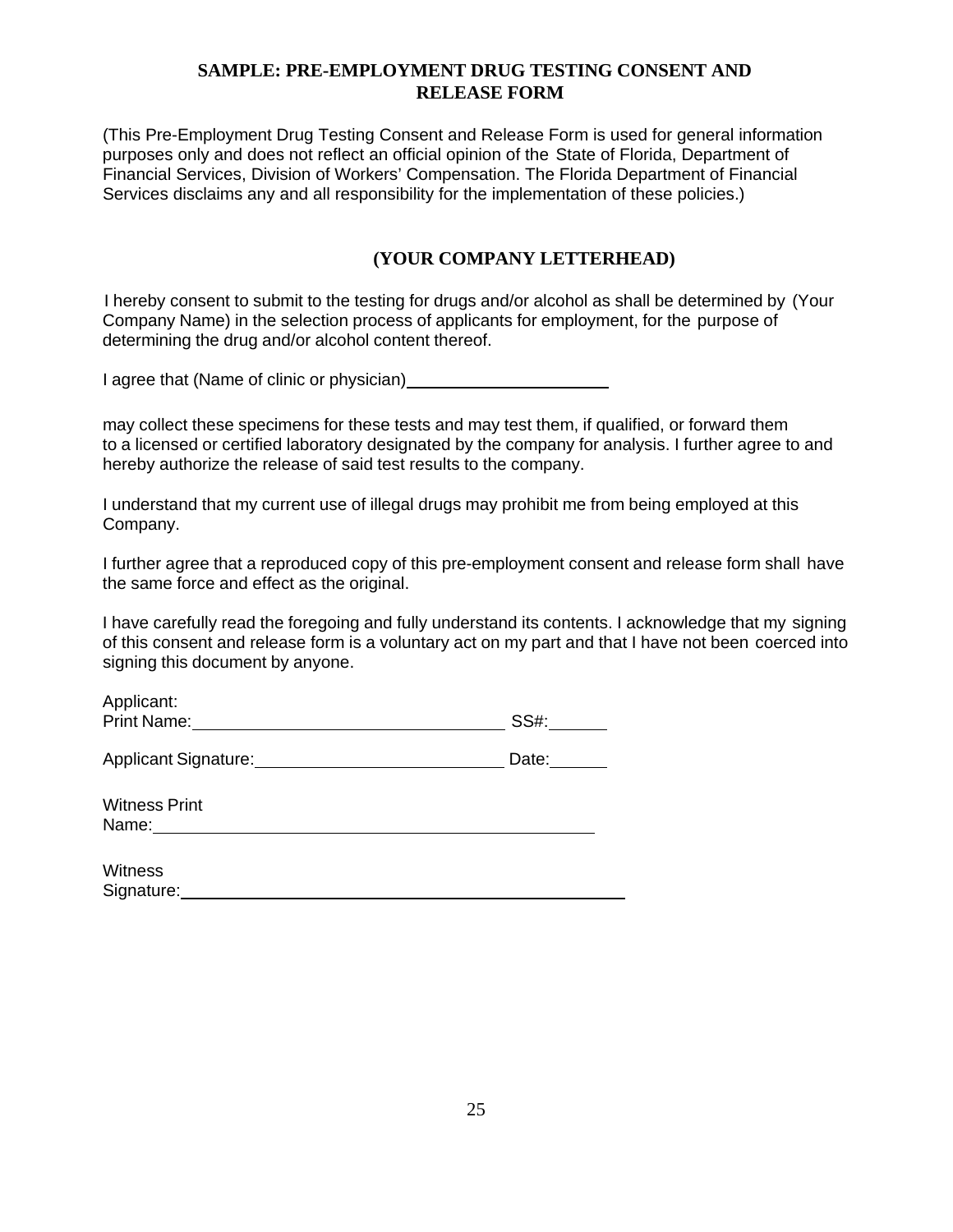#### **SAMPLE: ACTIVE EMPLOYEE CERTIFICATE OF AGREEMENT**

(This Active Employee Certificate of Agreement is for general information purposes only and does not reflect an official opinion of the State of Florida, Department of Financial Services, Division of Workers' Compensation. The Florida Department of Financial Services, Division of Workers' Compensation disclaims any and all responsibility for the implementation of these policies and/or agreements.)

### **(YOUR COMPANY LETTERHEAD)**

I do hereby certify that I have received, read and understand the (Your Company Name) Substance Abuse and Testing Policy, and have had the Drug-Free Workplace Program explained to me. I understand that if my performance indicates it is necessary, I will submit to a drug test. I also understand that failure to comply with a drug testing request or a positive result may lead to sanctions as laid out in the policy, including termination of employment.

Name: 2008. 2009. 2009. 2009. 2010. 2010. 2010. 2010. 2010. 2010. 2010. 2010. 2010. 2010. 2010. 2010. 2010. 20

Signature:

Date: the contract of the contract of the contract of the contract of the contract of the contract of the contract of the contract of the contract of the contract of the contract of the contract of the contract of the cont